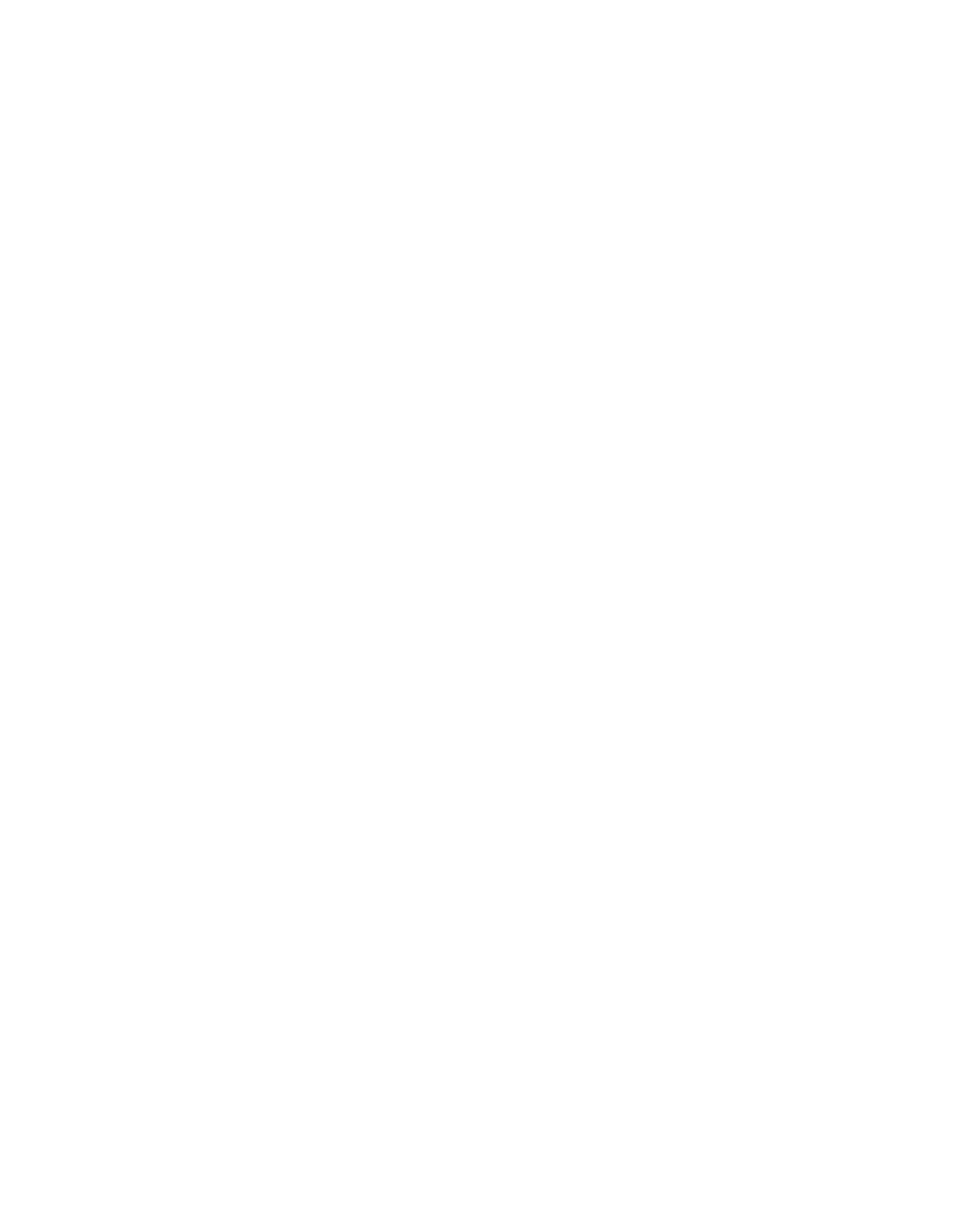

## **SECOND REVIEW OF THE EFFECTIVENESS OF THE FINANCIAL MECHANISM FOR THE UNITED NATIONS CONVENTION ON BIOLOGICAL DIVERSITY**

*SUMMARY REPORT*

*Pre-session Document*

*Submitted by*

**Le Groupe-conseil Baastel Ltée** C.P. 1874, Station 'B' Hull, Québec Canada. J8X 1W1 (819) 595-1421 alafont@attglobal.net baastel@baastel.ca

30 NOVEMBER 2001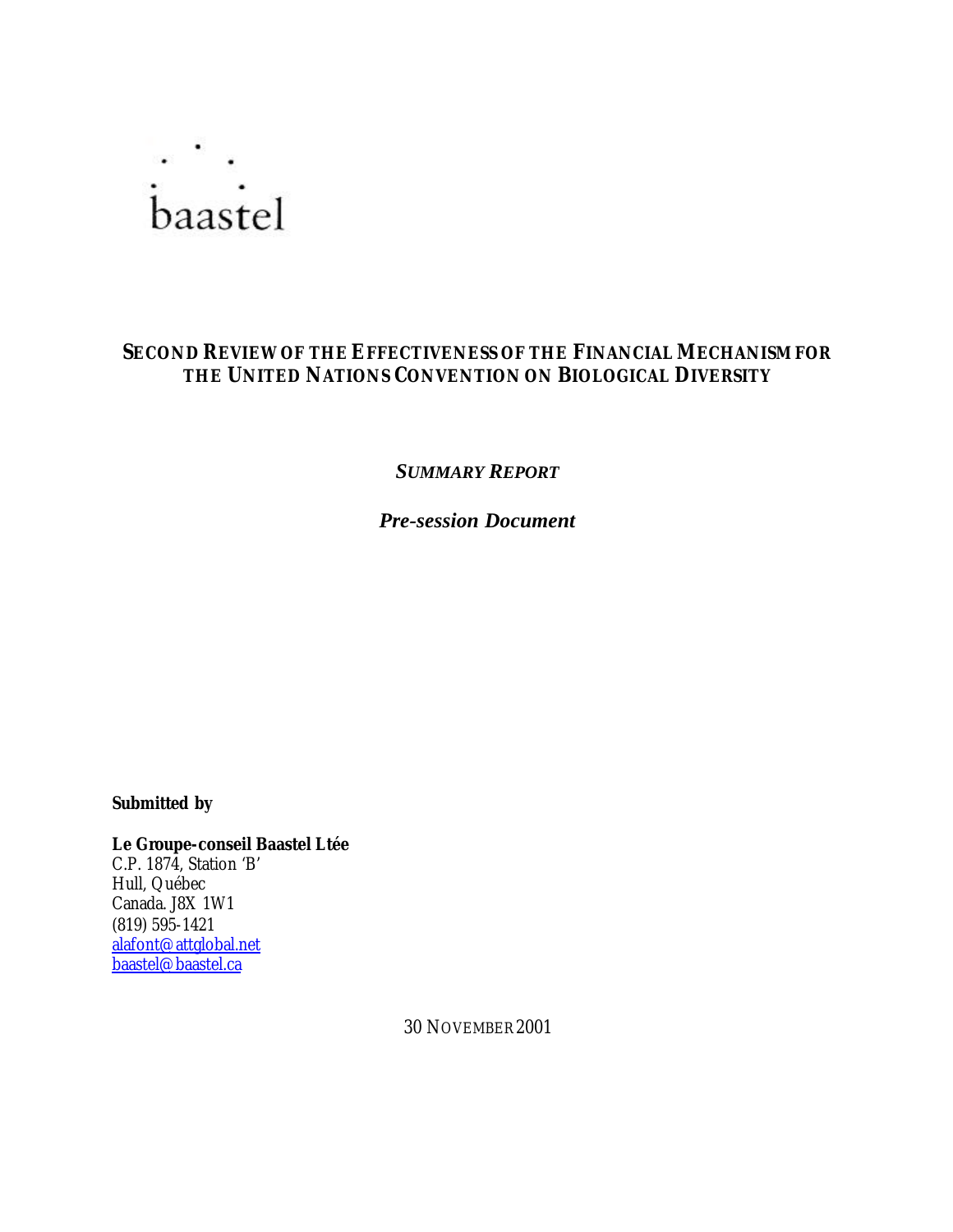*This report was prepared by le Groupe-conseil Baastel ltee. The following members of the review team contributed to data gathering, analysis and production of this report: Howard Stewart, Susan Abs, Evan D. Green, Andre Lalonde, Clemencia Vela Witt, Valery Neronov, Ma'an Mohammed Al-Huneidi, Antoine Moustache, and Alain Lafontaine, Team leader.*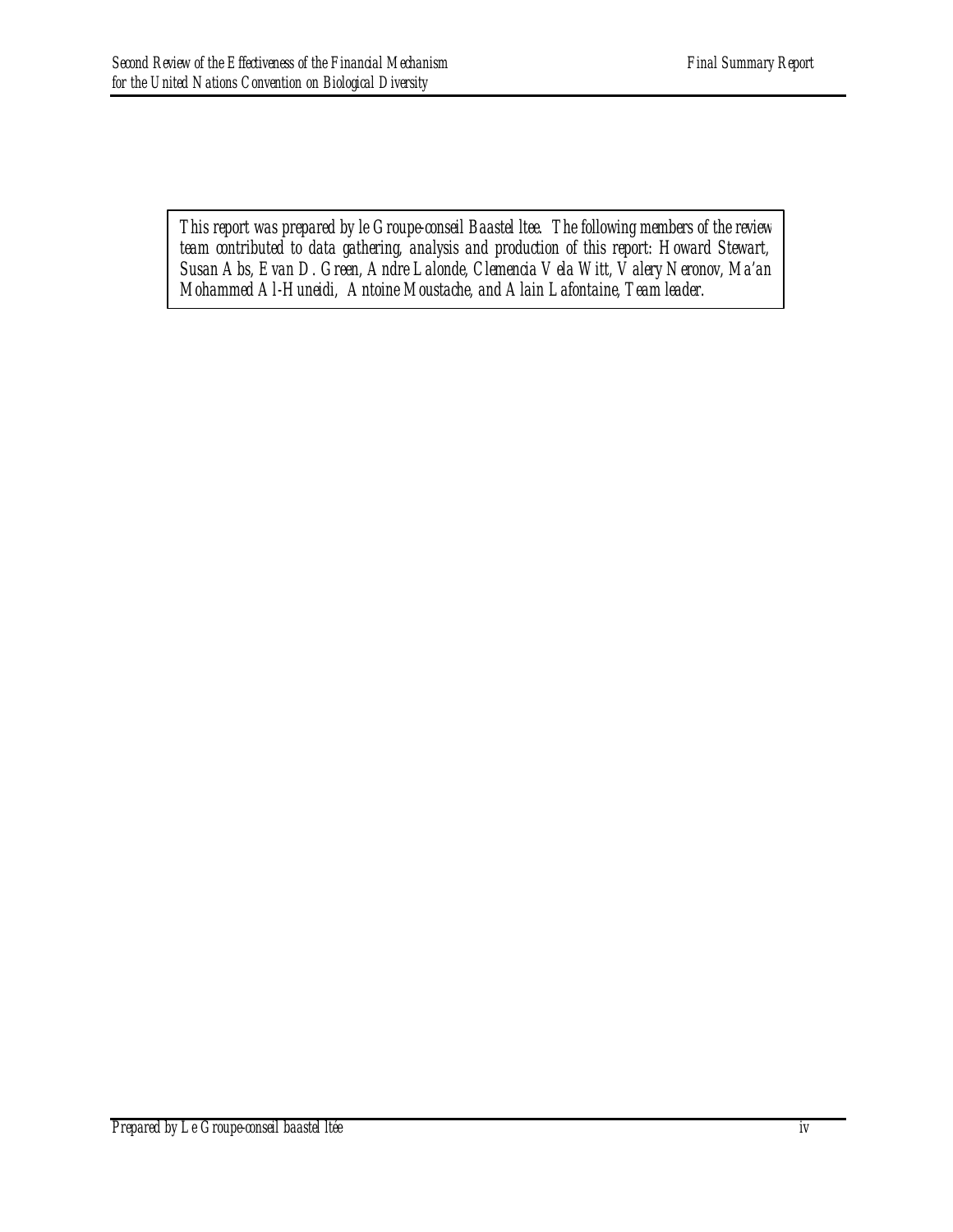# **ACKNOWLEDGEMENTS**

The review team would like to thank for their support everyone who offered their time and experience throughout the review exercise. The GEF and CBD Secretariat representatives as well as implementing agencies representatives provided us with advice and basic information on the CoP Guidance and the GEF Operations before our field visits and throughout the interview process. They also offered us considerable support, assisting us in organizing field visits and meetings with the developing country representatives and project staff, answering numerous questions and commenting on our methodology, and later on, the draft report. We would also like to give a very special thank you note to all the CBD National Focal Points and GEF Operational Focal Points, as well as the various representatives from NGOs, STAP members other donors who contributed their time and knowledge both to the crucial survey and the interview processes which were part of this review. All of this allowed us to be better prepared for studies in the field in the selected countries and proved invaluable in ensuring a better quality final product. Finally, we will note the significant role played by our local consulting team, which provided us with a great wealth of advice and incountry knowledge and assistance with logistics. We hope that the analysis and the suggestions provided in this report will do justice to the quality of the hard work, support, and participation provided by everyone throughout this review process.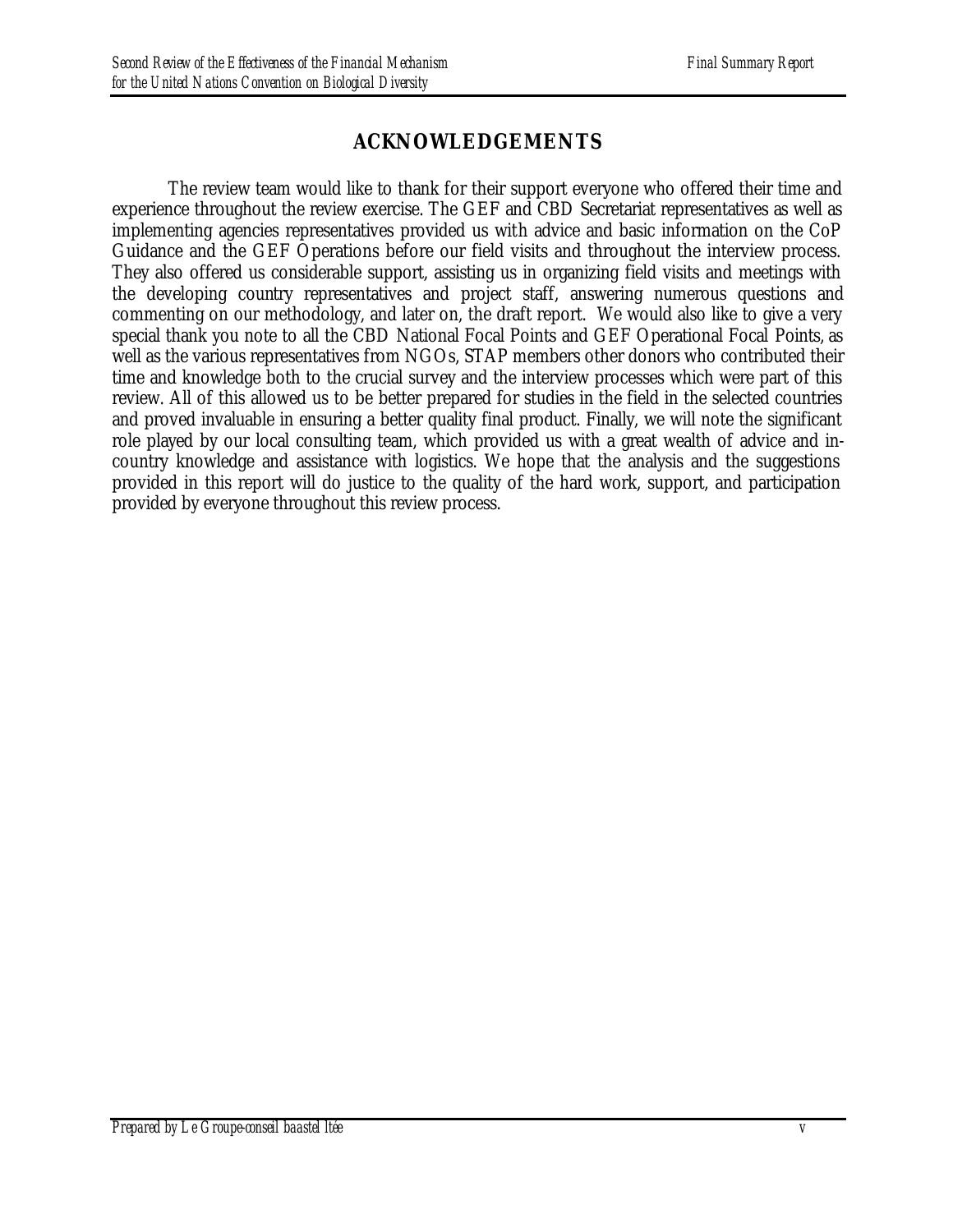# **Table of Contents**

| 1. |                                        |                                                                                                                                                                                                                          |
|----|----------------------------------------|--------------------------------------------------------------------------------------------------------------------------------------------------------------------------------------------------------------------------|
| 2. |                                        |                                                                                                                                                                                                                          |
|    | 2.1<br>2.2<br>2.3<br>2.4               | SOURCES OF INFORMATION AND DATA COLLECTION INSTRUMENTS USED 2                                                                                                                                                            |
| 3. |                                        | <b>MAIN CONCLUSIONS AND RECOMMENDATIONS FROM THE REVIEW4</b>                                                                                                                                                             |
|    | 3.1<br>3.2<br>3.3<br>3.4<br>3.5<br>3.6 | OVERVIEW OF DIVERSITY OF COP GUIDANCE GENERATED AND CHALLENGES RELATED TO                                                                                                                                                |
| 4. |                                        | <b>LISTING OF MAIN RECOMMENDATIONS FROM THE REVIEW 13</b>                                                                                                                                                                |
|    | 4.1<br>4.2                             | RECOMMENDATIONS ADDRESSED TO THE CONFERENCE OF THE PARTIES REGARDING ITS<br>RECOMMENDATIONS ADDRESSED TO THE CONFERENCE OF THE PARTIES FOR FURTHER<br>ACTIONS TO IMPROVE THE EFFECTIVENESS OF THE FINANCIAL MECHANISMS13 |
|    | 4.2.1                                  | Overall recommendations to improve the effectiveness of the financial mechanism                                                                                                                                          |
|    | 4.2.2<br>4.2.3                         | Recommendations related to the GEF and Implementing Agency (IA) operations                                                                                                                                               |
|    | 4.3<br>4.4                             | RECOMMENDATIONS ADDRESSED TO THE GEF AND THE PARTIES 16<br>RECOMMENDATIONS ADDRESSED TO THE GEF AND THE CONVENTION                                                                                                       |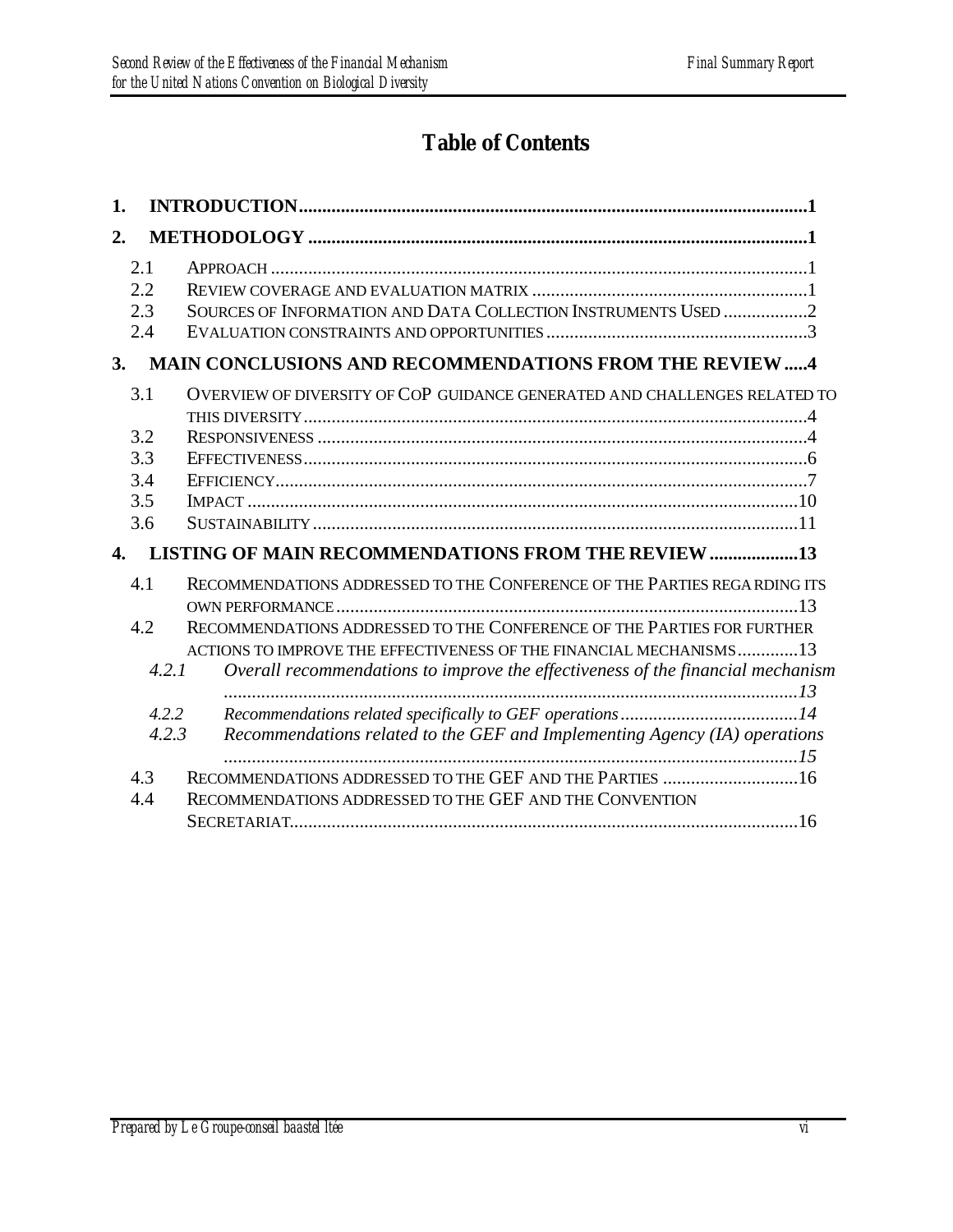#### **1. INTRODUCTION**

The review team was mandated by the Secretariat for the Convention on Biological Diversity to carry out the Second Review of the Effectiveness of the Financial Mechanism. This review is being conducted in accordance with Decision V/12 of the Conference of the Parties (CoP) to the Convention. It covers the period of November 1996 to June 2001. For the purpose of this Review and as specified in Decision V/12, effectiveness includes the following issues:

- (a) The effectiveness of the financial mechanism and its institutional structure in providing and delivering financial resources, as well as in overseeing, monitoring and evaluating the activities financed by its resources;
- (b) The conformity of the activities of the Global Environment Facility (GEF), as the institutional structure operating the financial mechanism, with the guidance of the Conference of the Parties; and,
- (c) The efficiency, effectiveness and sustainability of the GEF-funded activities on the implementation of the Convention and in the achievement of its three objectives.

More specifically, Decision V/12 points out to the following evaluation criteria to be taken into account by the review:

- (a) The steps and actions taken by the financial mechanism in response to the actions requested by the Conference of the Parties at its fourth meeting to improve the effectiveness of the financial mechanism, as set out in the annex to its decision IV/11;
- (b) The actions taken by the financial mechanism in response to the guidance of the Conference of the Parties, as contained in decisions I/2, II/6, III/5, IV/13 and V/13
- (c) The findings and recommendations of the second Overall Performance Study of the GEF
- (d) Any other significant issue raised by the Parties

The CBD Secretariat conducted the first Review as an in-house exercise. It covered the period of inception of the financial mechanism from July 1994 to June 1997 and presented recommendations, in line with criteria spelled out in the annex to decision III/7 of the CoP. The present review builds on that report and assesses progress in meeting its recommendations, as part of a broader analysis. The present executive summary outlines the methodology as well as all the key conclusions and recommendations. It should be seen in conjunction with the report providing the Analysis of the Findings, listed as information document UNEP/CBD/COP/6/INF.4, which presents a detailed analysis of the issues that led to the main conclusions and recommendations presented herein. It was the intention of the COP and CBD that this review be an independent exercise, leading to impartial results.

This final version of the report benefited from helpful comments on a draft version from the CBD Secretariat, the GEF Secretariat and the Implementing Agencies and we would like to acknowledge them for their timely contributions. It should be noted that this final version contains a wide array of recommendations for consideration by the CoP in accordance with the process agreed to. The CoP should then elect which recommendations it will retain and communicate to the GEF.

## **2. METHODOLOGY**

#### *2.1 Approach*

This review was conducted by a team of nine consultants (five Canadians and four local consultants) over the period May-November 2001. From the beginning, the team focused on establishing a review framework that was impartial, transparent, systematic and comprehensive, and that integrated the views of the GEF and CBD Secretariat regarding data collection and other methodological choices.

#### *2.2 Review coverage and evaluation matrix*

The review covers the period 1997-2001, and the operational programmes of the CBD financial mechanism, which are relevant to the guidance, provided by the Conference of the Parties (CoP). After a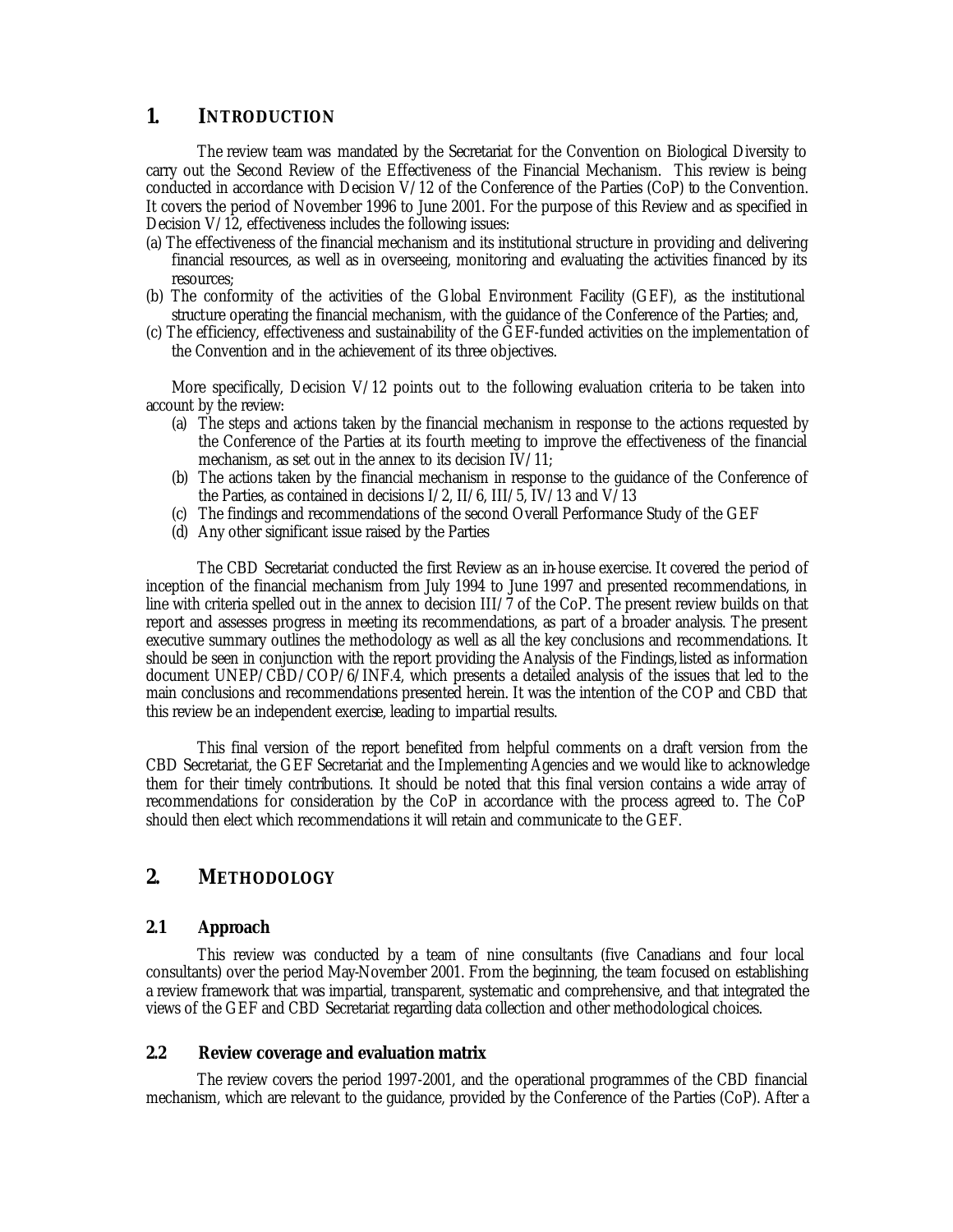thorough review of the CoP guidance, the Review team devised a comprehensive evaluation matrix built around the five core evaluation criteria promoted by the OECD/DAC and widely used in evaluation methodologies. These include: Relevance (adapted to Responsiveness), Effectiveness, Efficiency, Impact and Sustainability. Specific topics covered by CoP guidance were grouped under each criterion, and key review questions were devised for each topic, along with appropriate indicators, data collection tools and information sources. Both the CBD and the GEF Secretariat had the opportunity to comment on the evaluation matrix early in the process. The evaluation criteria and matrix, provided in Appendix E1, became the organizing framework for data collection, analysis, and the structure of this report.

## *2.3 Sources of Information and Data Collection Instruments Used*

Four data collection instruments were used to respond to the information requirements identified in the evaluation matrix, and ensure that results could be crosschecked, including:

**Desk studies**: These were conducted by the review team throughout June-August 2001, in part, as preparation for the field visits. Sources were diverse and included CBD, GEF and Implementing Agency (IA) documents among others. Given the large scope and limited budget for this review, it was understood from the start that the Evaluatio n team would have to make extensive use of secondary sources of information, such as GEF and IAs' monitoring, evaluation reports and program studies. Throughout the report, detailed references are provided and quotes from various documents are used to exemplify more generally points that came across strongly in the vast body of literature reviewed. In many cases, given the large body of evidence available from these secondary sources, the evaluation team chose to let the quotes 'speak' rather than provide its own narrative. As required in the Terms of Reference, the review team, with the cooperation of the GEF Monitoring and Evaluation Division, was able to receive the Interim and Final OPS2 Report and integrate its results into this review. A complete bibliography is provided in Appendix D.

**Questionnaire:** A questionnaire based on the evaluation matrix was developed to solicit information from CBD Focal Points and GEF Operational Focal Points on issues where local perceptions were especially relevant for the evaluation. This questionnaire was reviewed by the CBD and GEF Secretariats prior to mail out, and adjustments were made. Extensive discussion took place on the wording of the questionnaire to ensure that all parties viewed the tool as balanced, unbiased, and structured so as to yield relevant information. The English version was translated in Spanish and French and one questionnaire was sent to the focal point for each developing country party. The review team also attended an international GEF-supported conference in Cuba, where they were able to directly elicit many questionnaire responses. Confidentiality was guaranteed to the respondents in order to encourage frank responses.

In total, 61 responses were received from developing country parties out of a possible 148 GEF-eligible countries, representing a 41% response rate in terms of country coverage: 17 responses were received from Africa, 17 from Asia Pacific, 15 from Latin America, and 12 from Central and Eastern Europe. The final breakdown offers broad representation, good regional balance, and an excellent overall response rate for this type of survey. Responses were compiled and analysed and are presented both in the text of this report and through summary graphs. When regional differences are significant, regional breakdowns are provided. It should be noted that to elicit more honest responses, confidentiality was guaranteed to the respondents. The large size of the sample and its overall representativeness provides for a high degree of statistical validity and precision in those findings. Furthermore, the questionnaire was addressed to a wellinformed and concerned population, which allows us to use this primary source of information with confidence as one (of the several) basis for our analysis.

 $\overline{a}$ 

<sup>&</sup>lt;sup>1</sup> All Appendices can be found at the end of the information document  $\rm UNEP/CDD/COP/6/INF.4$ ,  $\rm Volume$ II of this Review.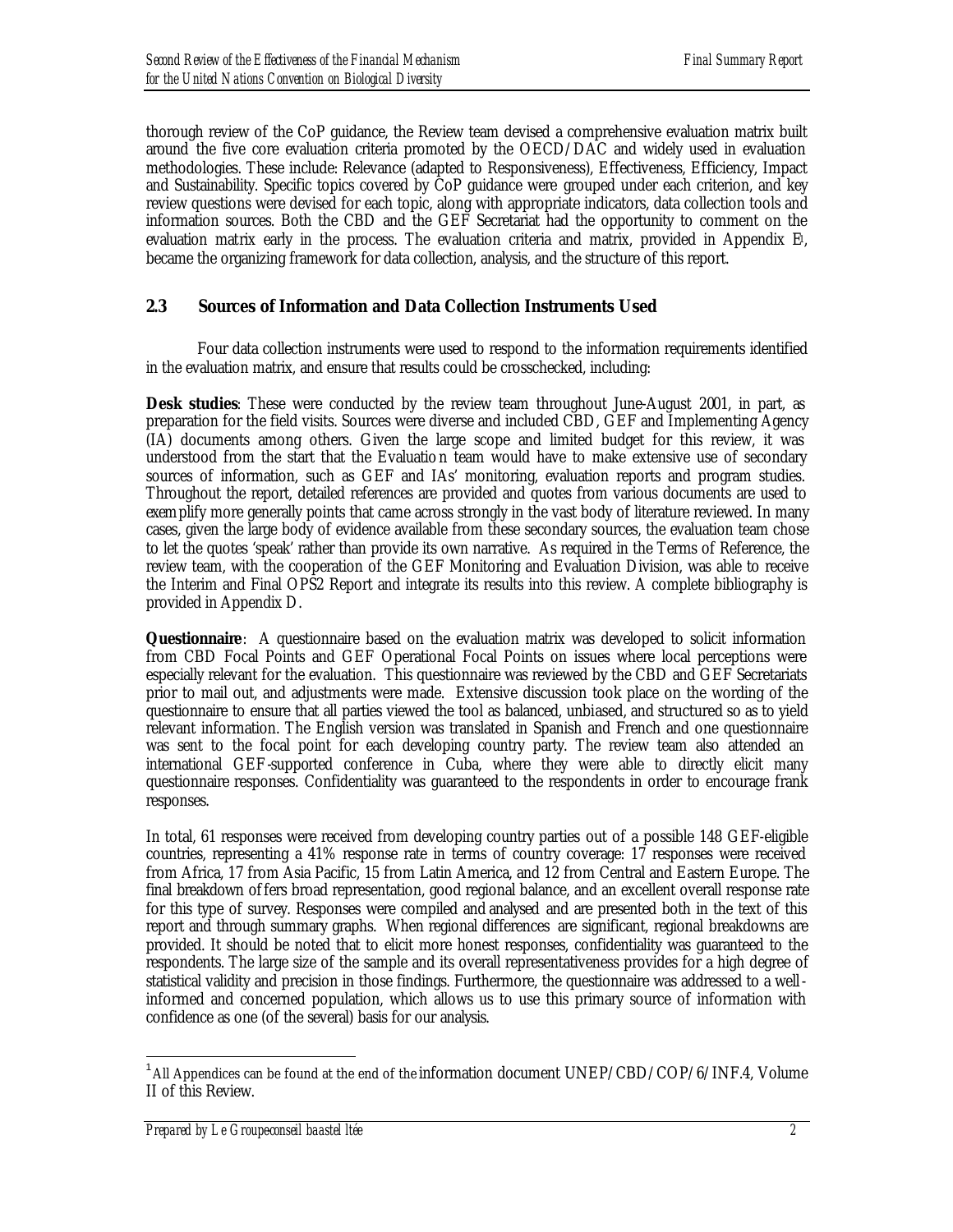**Interviews**: To complement questionnaires, thirty semi-structured interviews (using standard questions) were conducted with key informants from various stakeholder groups. These included: a sample of representatives from Implementing Agencies (UNDP, UNEP and World Bank), Regional NGO Focal Points, STAP, bilateral donors, CBD and GEF Secretariats, and the OPS2 Evaluation team. Care was taken to ensure representative coverage from each group and region (where applicable). A list of interviewees is presented in Appendix A. Here again, interview questions were based on key issues extracted from the matrix, which were of particular relevance to each group. All except two interviews were conducted in person in Montreal, Washington and Cuba, or by telephone. Again, all interviewees were assured of confidentiality. Given the nature of the respondents to this interview process (key informants, well aware of the activities of the GEF and the CoP Guidance), the findings from these interviews clearly represent an additional reliable primary source of information. Furthermore, it should be noted that when a particular quote from a particular interviewee is used in the report to support a point, it is meant to exemplify a point more generally raised by a variety of sources and can thus not be considered as anecdotal.

**Field Visits:** Four country visits (one per CBD developing country region) were conducted to ensure that the review team had direct primary sources of information from the field. Issues of particular interest for field visits were also identified in the Evaluation Matrix (Appendix E). The goal here was not to conduct project evaluations, as the scope of this review did not require this, but rather to use field visits and case studies to confirm, inform and complement other information sources. Field visits included: review of project documents and interviews with key informants from various stakeholder groups, including: Government, Civil Society, Research Institutes, Implementing Agencies. The candida te countries and projects for field visits were carefully selected according to criteria in the terms of reference for the review and after extensive consultation with the CBD and GEF Secretariats. Criteria included a representative range of: (i) type of CoP guidance measures (ii) types of execution modality; (iii) geographical distribution over the developing regions of the CBD (including one small Island developing state); (iv) Operational Programs; (v) Implementing Agency involvement; (vi) project size, duration and stage of implementation, (vii) levels of co-financing, and (viii) coverage of other recent and on-going program studies in order to avoid duplication. The portfolio was reviewed and a selection matrix was used to identify candidate countries and projects for submission to the CBD and GEF Secretariats. Their comments were integrated into the final selection. Based on discussions with country authorities on their availability to participate, the following field visits were conducted from August-October 2001: in Africa - Seychelles; in Asia/Pacific - Jordan; in CEE - Russia; and, in Latin America - Ecuador. The schedule and list of the projects visited during field visits is presented in Appendix C. The findings from the field visits are integrated throughout the report.

## *2.4 Evaluation constraints and opportunities*

This review has been challenging; the main challenge was to address the wide scope of the CoP guidance on the one hand, while keeping the task manageable from both a time and financial perspective, on the other. Indeed, as mentioned earlier, the limited resources put at the disposal of the review team to conduct such an ambitious review implied that the team had to rely on the use of secondary sources of information (monitoring, evaluation reports and program studies from the GEF and its IAs). The validity of the findings from secondary sources used in this report is however ascertained through the use of evidences coherent across the vast body of secondary sources reviewed. Furthermore, care was taken through the evaluation process as well as throughout this report, to further cross-validate the findings from the analysis of the secondary sources through the use of direct sources such as questionnaires, interviews and field visits.

The diversity of actors also complicated the planning and implementation of the review. Add to this the desire of the review team to make sure the process was understood and supported by all parties, and was transparent and unbiased. However, from the Review team's perspective, these challenges also opened promising avenues. The final product provides an opportunity for all parties to have a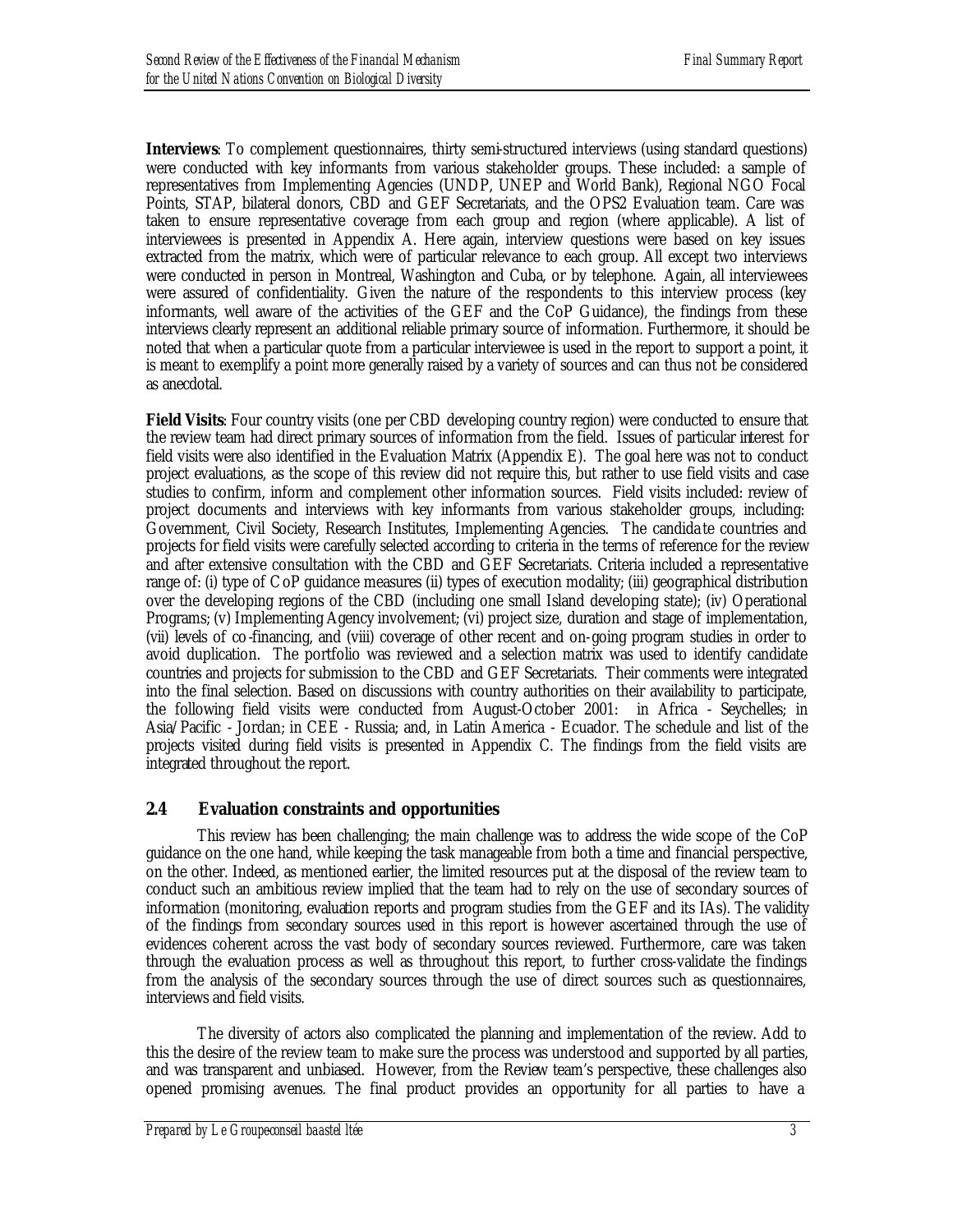constructive and independent look at the GEF's BD work and how it can be improved to further the implementation of the Convention. It also provides a tool to identify constraints on the GEF and how the CoP in its future guidance and other work can address these.

Given the wide scope of CoP guidance, there was a need to prioritize issues to be covered in the review. For this purpose, the review team agreed with the CBD and GEF on a preliminary table of contents before starting the drafting process, in order to bring more focus to the analysis. This report reflects this agreed-upon focus.

## **3. MAIN CONCLUSIONS AND RECOMMENDATIONS FROM THE REVIEW**

## *3.1 Overview of diversity of CoP guidance generated and challenges related to this diversity*

The guidance to the GEF at CoP I (Decision  $I/2$ ) was generally at a broad program level, calling for projects that promoted conservation and sustainable use of biological diversity. Since the first review and up to CoP  $\overline{V}$ , many new CoP decisions have been added to a growing list of issues. They have in general become broader in nature, looking at more integrated approaches to the implementation of the convention (e.g. ecosystem based approaches), and nuancing some earlier CoP decisions. The CoP is an evidently political process, and as such some CoP decisions are generated by specific national and regional agendas and therefore, do not have the same relevance for or support from other countries. At the same time, the decision-making framework of the CoP process has limited the potential for prioritizing issues. As new guidance is added with each CoP, these factors, over time, have made for a long list of sometimes somewhat unfocused and/or repetitive (albeit sometimes more nuanced) guidance. This makes for a challenging task in terms of reviewing guidance measures, but also in terms of implementation. Our research suggests that many, from all parties, are aware of these difficulties.

In light of this analysis, the review team recommends that: **the CoP instruct the CBD Secretariat to search for ways to compile and present CoP guidance in a simpler, more coherent format, which can be more easily understood, operationalized, monitored and evaluated. This could involve instructing the CBD Secretariat to further refine the Strategic Plan in development and encourage the introduction of targets, and possible timelines in relation to the Guidance.** 

## *3.2 Responsiveness*

## *Communication*

A variety of effective communication mechanisms, both formal and informal, exist between the CoP and the GEF. In addition, over the past two years, there has been an increased willingness at the highest levels to better use these channels. However, in order to further improve communication, and help to ensure swifter and more effective responsiveness to the guidance, the review team recommends that **the CoP investigate the appropriateness of broadening the consultations between the CBD Secretariat, the GEF Secretariat, and some key developed and developing countries representatives prior to each CoP**. **This could also serve as a mechanism to increase discussion and interpretation of CoP Guidance**

## *Interpretation of CoP Guidance*

Differences in perception and interpretation of CoP guidance were noted between the CBD and the GEF Secretariats, as well as among the GEF Coordination Units of the Implementing Agencies and their field offices. In view of these challenges, the CoP may want to impress on the GEF the need to: Reinforce communication efforts now underway through country dialogue workshops; Identify additional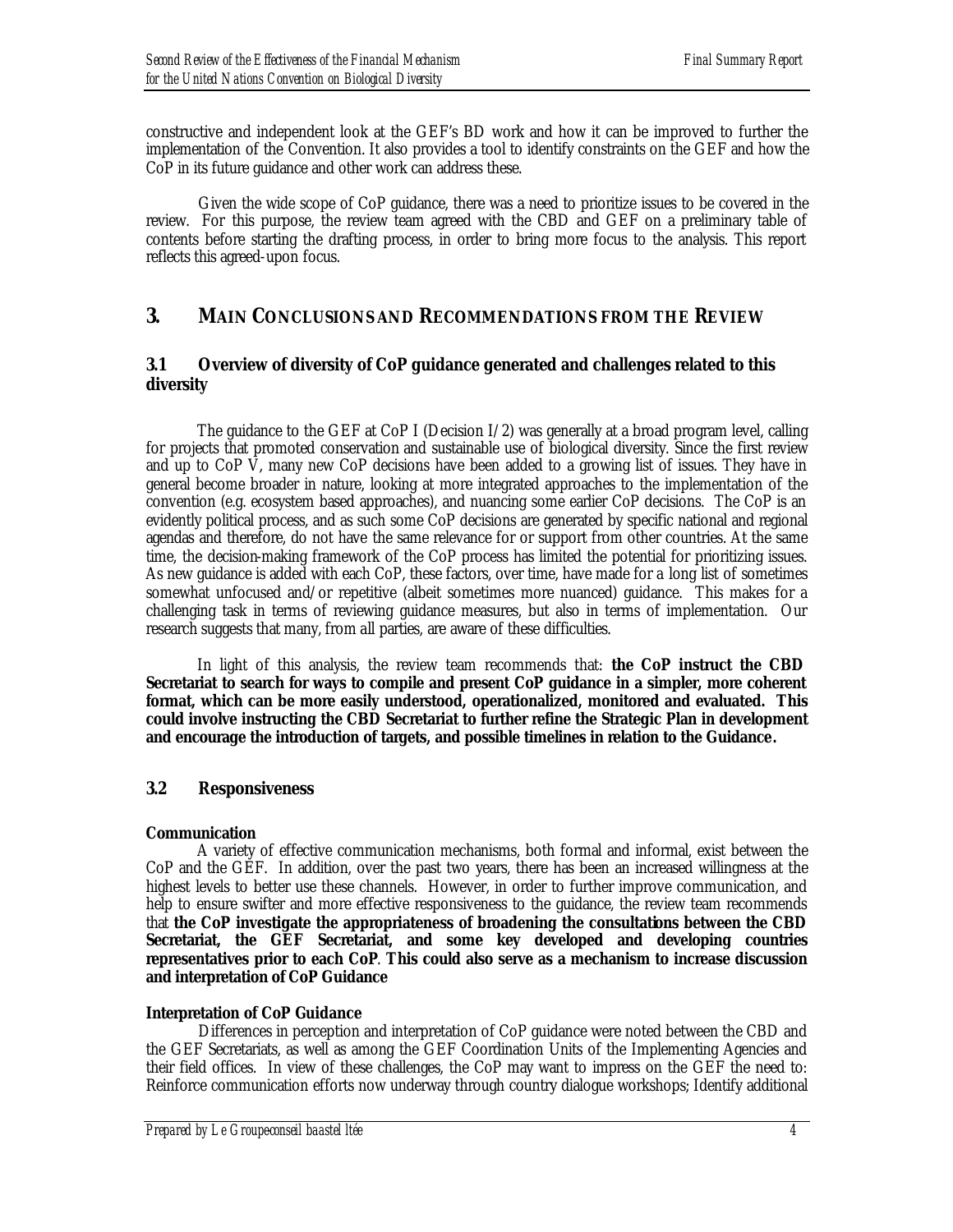ways to enhance the responsibilities of the IA field officers for ensuring compliance with CoP guidance during implementation of the GEF Operational Programmes; Ensure greater capacity among staff of GEF and IAs (especially in field) to understand and communicate the technicalities of CBD guidance and GEF Operational Programmes. The GEF Secretariat should also ensure that OPs are written in clear and unambiguous language for easier comprehension. The review team recommends that **the CoP instruct the GEF and CBD Secretariats to undertake further efforts to clearly communicate to all stakeholders what is eligible or not for funding, based on CoP guidance and the GEF Operational Strategy. There is also a need to enhance understanding of CoP Guidance at all levels.** 

#### *Responsiveness of the GEF and conformity of operational strategy, programmes, policies, procedures and projects*

At the programme and policy level, it appears that the 13 programme priorities designed and approved in 1995 by the GEF are broad enough to allow any CoP Guidance to be integrated. However, the Operational Programme may in fact not be specific enough, sometimes leading to an overlap in operations and lack of strategic direction to address priorities. Thus, the Operational Strategy appears to suffer from the same lack of focus as the CoP Guidance. If the process of strategic planning for the CoP guidance is further developed and targets are identified, it could also help focus the GEF Operational Strategy. The review team recommends that **the CoP instruct the CBD Secretariat to communicate the results of this rationalization effort to the GEF so that it can adjust and better focus its Operational Strategy accordingly.** 

The CoP has asked that the financial mechanism be flexible enough to respond to the thematic long-term program of the CBD. Although the GEF is making efforts, further progress will require planning instruments that have longer-term orientation and are embraced by Implementing Agencies and partners. The review team recommends that **the CoP support the GEF efforts to move towards a programmatic approach in support of the thematic longer-term programme of the CBD and encourage it to develop appropriate instruments and capacities to bring this approach to maturity.** 

#### *Responsiveness to developing country parties' priorities*

Overall, our data suggests that in general terms, focal points are satisfied with the GEF Operational Strategy and its manifestations in the field. Indeed, most projects seem to be responding to country priorities, however, detailed knowledge of the GEF's strategy, direction and the procedures among stakeholders remains uneven. The review team recommends that **the CoP instruct the GEF Secretariat and its Implementing Agencies (IAs) to better communicate the GEF programmes, directions, priorities and current opportunities at the country level. This could include communicating them in the native language, to all interested parties.**

The recent completion of biodiversity strategies and plans for many countries should help guide the GEF, IAs, and country stakeholders in addressing a broader range of country priorities, as long as prioritization of actions in the plans is clear. Communication among all GEF and developing country partners and stakeholders, is of central importance to ensure local ownership and better reflection of country priorities. The continuation of Country Dia logues workshops, if designed to reach out to diverse stakeholders, should also help broaden national portfolios to address a wider range of BD issues, and ensure that projects reflect national priorities. Our research indicates that stakeholders are indeed consulted during identification and planning phases for most projects. The GEF Secretariat and its IAs has made efforts along these lines. The review team recommends that **the CoP encourage the GEF Secretariat and its IAs to sustain its efforts to enhance communication with developing country stakeholders, with an increasing role and a broadened audience for Country Dialogue Workshops, which can enhance cooperation among all parties at the country level.**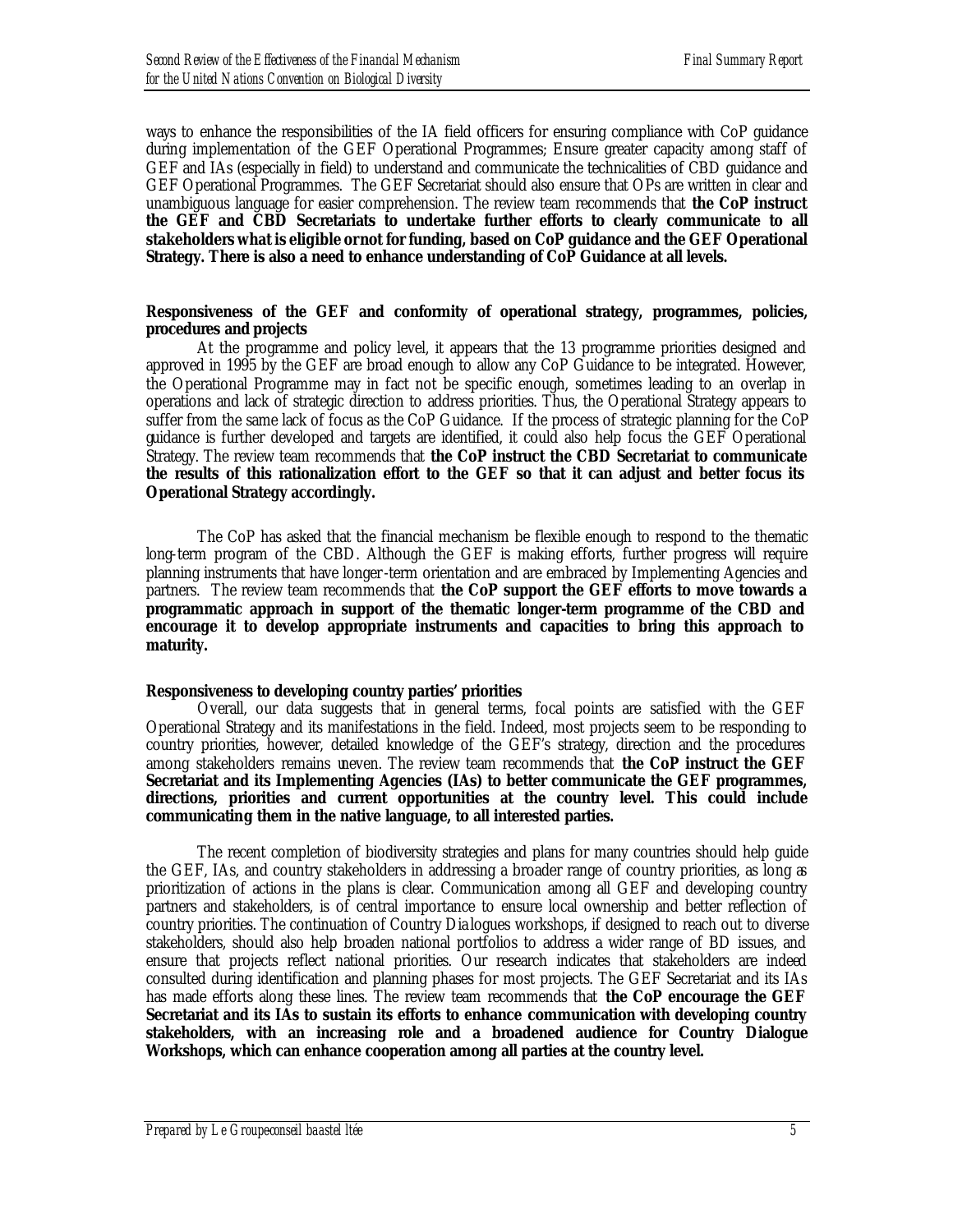#### *Responsiveness/support of developing country parties*

Political commitment and "country driven-ness" of projects helps to ensure that projects are more successful and increase buy-in on biodiversity issues by developing country authorities. The review team recommends that **The CoP should instruct the GEF and developing country Parties to ensure that all possible steps for enhancing political and civil society commitment and having BD projects be country-driven are taken, and steps already being taken on this front are continued and improved. This can include having stakeholders demonstrate and clearly articulate commitment early in the process, and broadening the scope of which groups to seek commitment from in society.**

#### *Leveraging of funding*

The GEF has improved its performance at catalyzing other sources of financing since 1997. With an overall investment of \$1.18 billion in BD conservation and sustainable use, the GEF has leveraged a further \$2 billion in co-financing. The most effective mechanisms for catalyzing other funds have been trust funds and the SGP. Yet the experience remains uneven and expectations in this regard are often unrealistic. The review team recommends that **in view of the tremendous biodiversity conservation needs, the CoP recommends to the GEF to continue to further and build its role as a catalyst and lever of additional funding.**

## *3.3 Effectiveness*

Overall, the GEF Secretariat has been responsive to the guidance of the CoP concerning the policy, strategy, program priorities, and eligibility criteria relating to access to – and utilization of – financial resources by Developing Country Parties. The GEF, through its OPs, is effectively addressing the priority areas of concern for the CoP. However, there are some indications that funding factors are playing an increasing role in project selection and reducing the effectiveness of the GEF's policies and programs in responding to the CoP. Interviewees noted that, while funding was not formerly a factor in project selection, there are now cases where funding concerns have been raised during project selection, as competition for funding between a growing number of priorities and players increases. In addition, our research suggests that the flexibility of the Operational Strategy is likely to be impeded in the future due to increased competition for available funding. It is worth noting that two out of the three funding scenarios presented at GEF Replenishment Meetings indicate that the BD focal area will receive fewer resources in GEF-3 than it did in GEF-2. In view of these indications, the review team recommends that **the CoP request an increase in funding levels for implementation of the CBD through the GEF.** 

A critical issue for effectiveness is whether or not projects are actually achieving objectives set forth during the design. This is a precondition to ensuring compliance with the guidance. Our review suggests that improvement is needed, and several data sources, such as previous BD studies and our questionnaire data, point out that about two thirds of GEF projects are believed to be meeting their objectives in a way that could be considered appropriate. The following are key factors affecting success, as identified during this review: Participation of all stakeholders, especially national and local ones, in both planning and implementation; Provision of financial support, funding and advice; Government support and involvement; Close cooperation and coordination of all parties (including IAs); Good project management (including a degree of administrative and financial independence); Good planning and realistic design; Good educational, technical and scientific expertise (national expertise, and foreign when necessary) of project participants; Country-driven-ness and ownership of projects, including compatibility with national priorities; Appropriate choice of IA for management, support, flexible implementation and responsiveness; Good communication and clear objectives and vision; Transparency of procedures; Capacity development, and; A focus on sustainable development and preserving ecosystems. The review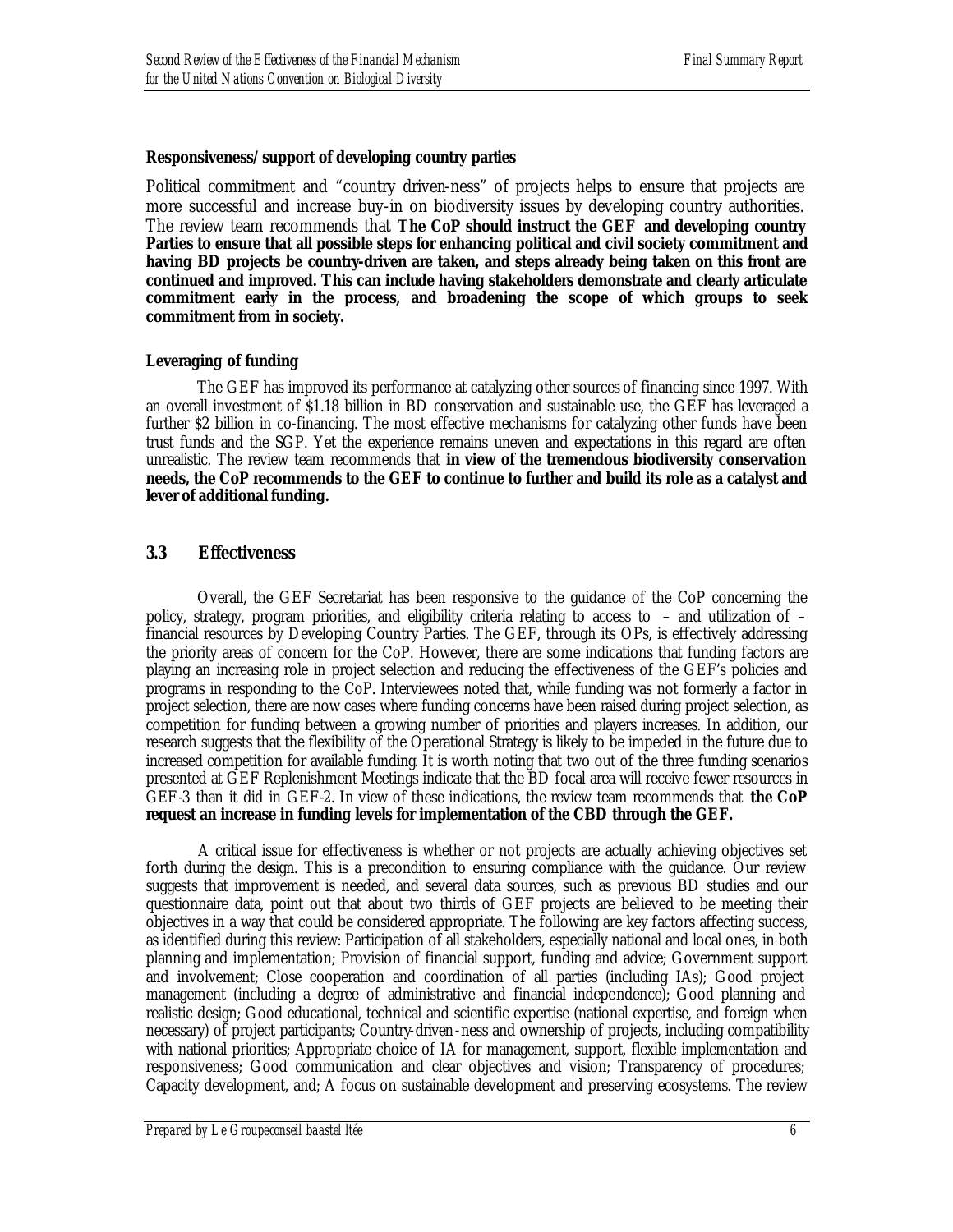#### team recommends that: **The CoP instruct the GEF Secretariat and its it IAs to place greater emphasis on ensuring that the criteria for project success identified in this report are explicitly addressed early in the design and planning stages of GEF projects, and are monitored throughout implementation, with adjustments as required.**

Although certain factors impeding project success might be outside the control of the GEF, other factors can be tackled in project design, especially through greater emphasis on capacity development, and further efforts to streamline the project cycle. The review team recommends that **the CoP instruct the GEF Secretariat and its IAs to put more emphasis on sound project design, and planning, including better situation analysis of factors which will affect project success, stronger needs assessment for capacity development, and more realistic goal-setting.**

#### *Synergies among the GEF family of institutions*

There is a strong rationale to support improved cooperation and coordination among IAs to increase their effectiveness in responding to the CoP Guidance. This coordination is especially key when moving from a project approach to a programmatic or thematic approach. Our research suggests that there has been improved cooperation, and collaboration amongst IAs, especially at the policy/strategy level, and/or early in project planning. However, data suggests that there are few formal mechanisms to support such cooperation. As the GEF moves towards a programme approach, actions must be taken to improve mechanisms for strengthening national capacity to coordinate donor input. Enhanced IA collaboration and better donor coordination in general will increase the effectiveness of the financial mechanism in meeting convention objectives. What is needed are more common and harmonized approaches to key topics such as incremental costs, co-financing, and aspects of the project cycle, such as approval, stakeholder participation and monitoring and evaluation. Differing interpretations of these have confused both Operational focal points and project proponents. The review team recommends that **the CoP:**

- **instruct the GEF Secretariat to put more emphasis on the development of a more harmonized system of reporting and communication among GEF IAs (and government) to allow for more effective project implementation, coordination and exchange of lessons learned.**
- **support efforts of the GEF Secretariat and its IAs to help develop the national government capacity for donor coordination in the field of biodiversity.**

## *Synergies across conventions*

Synergies across conventions can raise overall effectiveness in addressing biodiversity concerns. This was recognized by the CBD. The GEF also recognizes this issue and supports multi OP projects, although these are still considered to be in their early days. The review team recommends that **the CoP:**

- **instruct the CBD Secretariat to continue to act in favour of collaboration with other Global Convention Secretariats.**
- **recognize and continue to support the efforts of the GEF in promoting multi OP projects in order to increase potential synergies between conventions.**

## *3.4 Efficiency*

## *GEF Flexibility in Applying Operational Strategy and Procedures*

Our research results point generally to adequate flexibility of the GEF in applying its Operational Strategy. This is evidenced through its ability to initiate new initiatives, such as the taxonomy and invasive species programmes. New operational programmes such as the agro-biodiversity and integrated ecosystem management also demonstrate flexibility. Examples of such flexibility and room for innovation were also found in the field. In relation specifically to procedures, the Review found that the GEF has taken stock of the challenges related to the incremental cost concept and how it can impede both efficiency and access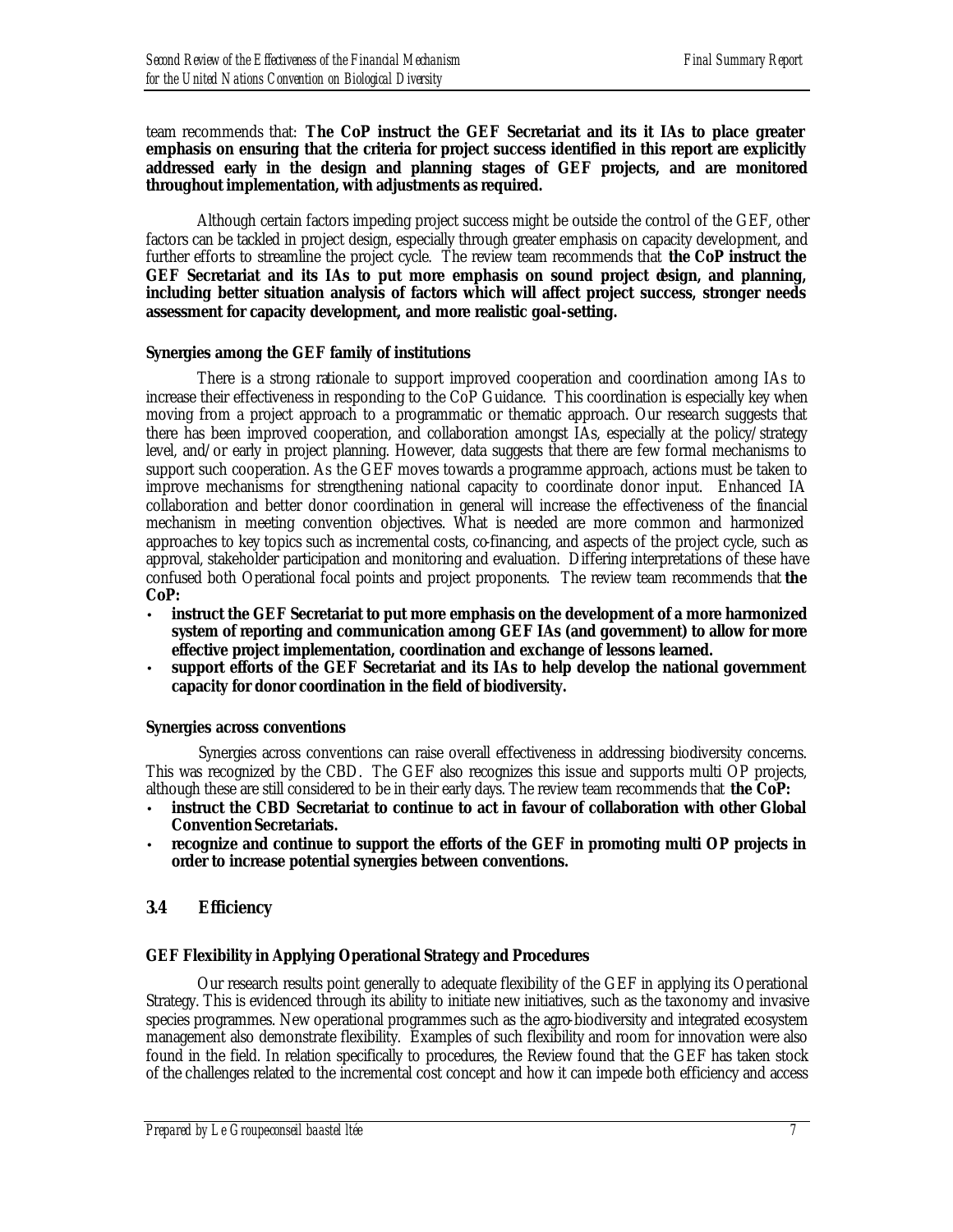to the financial mechanism. The GEF Secretariat is working on a simplified version of the incremental cost principle. Efforts in this direction should continue to enhance overall efficiency. The review team recommends that **the CoP supports the efforts of the GEF Secretariat in simplifying the application of the incremental cost principle and urge it to adopt a procedure that would allow for more transparent and straightforward negotiations with developing country parties.** 

## *Streamlining the Project Cycle*

A broader efficiency issue, as signalled by the CoP, relates to the streamlining of the GEF project cycle to simplify it, reduce participants' transaction costs (time and resources), and increase transparency. This was a concern of central importance to respondents and reform of the project cycle remains a "work in progress". Although some GEF data suggests that project procedures have improved, when it comes to the "timeliness" of project approval, the evidence suggests a significant challenge. The review identified two key reasons for delay in project preparation and approval:

- *At the GEF and IA level:* lack of clarity among some project proponents and stakeholders, including some Operational Focal Points, on the relative roles of GEF Secretariat, IA headquarters and IA field offices in design and approval of projects; concerns about the number of specialists who must review proposals at the headquarters offices of some IAs and at the GEF*;* IAs need to respond to new GEF formats and requirements for proposals; and diverse interpretations of GEF requirements among IAs, complicating participants' work.
- *At the country level:* frequent lack of communication within and among government agencies, IAs, NGOs and other core participants; some overly ambitious projects with too many goals and activities (takes too much design and planning work); and, technical and administrative weakness of many Operational Focal Points, as well as lack of continuity of staff over time.

Recognizing that this is an area of difficulty for the GEF and IAs, the review team recommends that **the CoP:**

- **instruct the GEF Secretariat and its IAs to take onboard or scale up their efforts to achieve more efficient project management generally, through continued efforts to reduce approval time, simplify procedures, and reduce delays in disbursement.**
- **Instruct the GEF Secretariat to continue efforts to improve guidelines for fund management to allow for longer term, more adaptive and flexible support but also promote more accountability and transparency at the national level.**

#### *Medium size projects*

As the MSPs remain one of the primary mechanisms through which the GEF can begin to simplify and streamline project approval and disbursements, enhanced efforts to improve MSP processes are necessary. It is important to note the positive contribution made by MSPs in achieving the objectives of the CBD. This mechanism provides an excellent opportunity to involve a broader array of local NGOs and the private sector and steps should be taken to ensure that this occurs. The review team recommends that **the CoP instructs the GEF Secretariat and its IAs to further simplify the IA – GEF approval, disbursement and reporting procedures for MSPs in particular, with a view to increase potential for smaller NGOs, the private sector and other NGOs with less BD experience to be involved in the GEF.** 

## *Use of international consultants*

There was general agreement that although often necessary and quite effective, the use of international consultants can often prove not to be cost effective, unless they are teamed up with regional or local consultants for specific purposes. Often, the preparation of projects requires the use of such consultants; the use of international consultants can be efficient if using them allows developing countries to meet other goals, like the transfer of capacity. In some cases national or regional capacity does not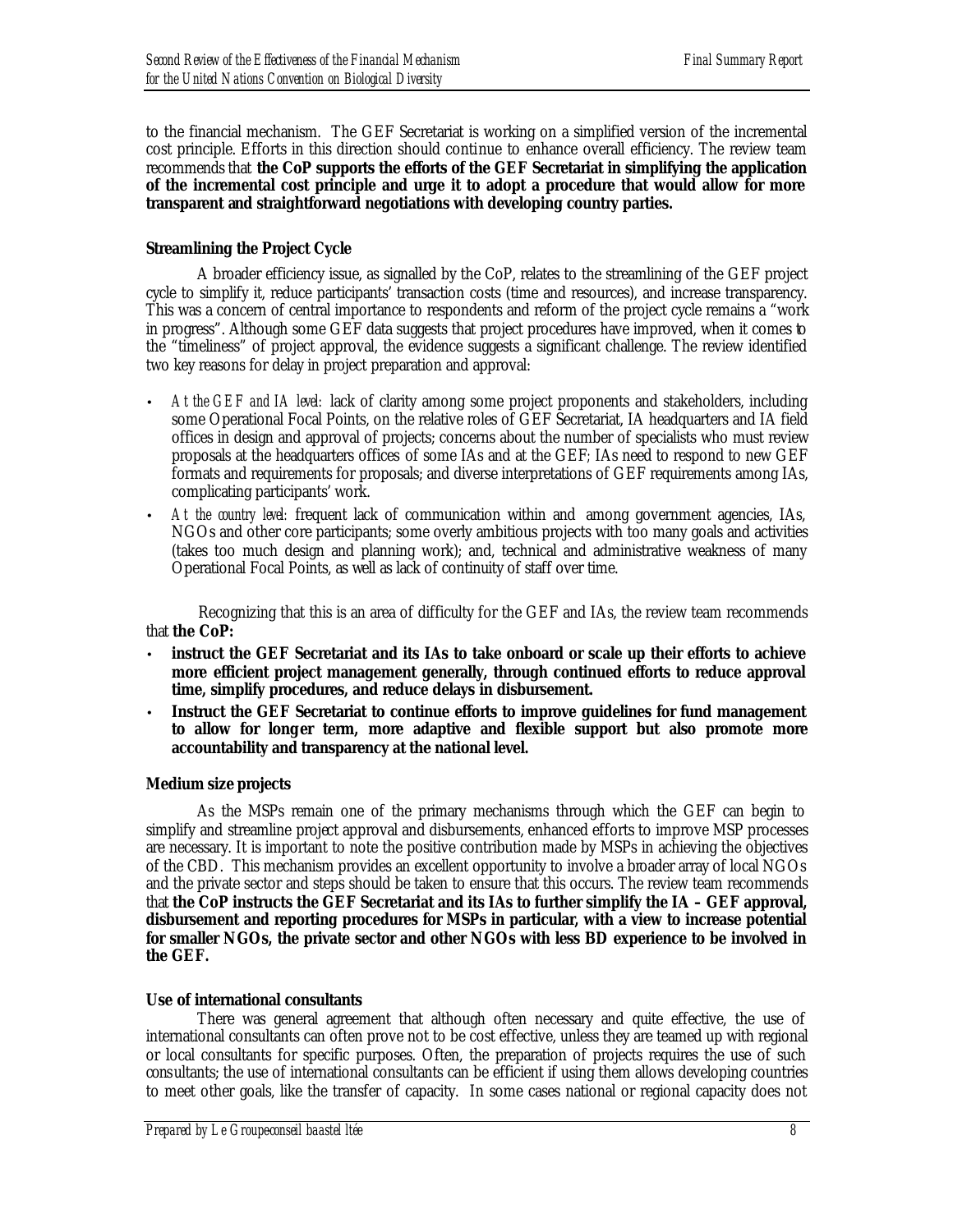exist, and in those cases, the use of international experts through twinning arrangement with local resources that have good knowledge of the local context can be part of an effective approach. It is suggested that the GEF make better use of the STAP roster of expertise, and enhance the link between STAP and SBSTTA. The review team recommends that **the CoP:**

- **encourage the GEF Secretariat and its IAs to favor twinning arrangements between local and international resources in cases where local capacity is restrained, with a longer-term view to fostering c apacity transfer;**
- **instruct the GEF Secretariat and its IAs to make more and better use of the STAP roster, and find ways to enhance the links between STAP and SBSTTA.**

#### *Monitoring and Evaluation Systems*

The GEF Secretariat has made efforts towards developing a framework to monitor its activities and has ensured competent staff. Notable progress is found at the level of monitoring the overall performance of the GEF. The difficulty arises in monitoring of results and impacts of GEF work. Our research suggests that project monitoring and evaluation has tended to emphasize inputs and outputs, with less focus on results and impacts. There is a need for M&E of GEF BD activities at the IA level to evolve so that results and impacts become more central elements of reporting. Monitoring of capacity development results also has to be improved. In addition, more attention is needed to identify specific capacity development needs, as well as intended results and qualitative impacts. The review team recommends that **the CoP recognize the progress made by the GEF, and instruct the financial mechanism to pursue overall improvement and harmonization for its system of M&E (GEF Secretariat and IAs). Project level M&E should be focused on impacts and results, in addition to inputs and outputs, and must include the use of appropriate baseline and indicators.**

#### *GEF Support of Enabling Activities and National Biodiversity Strategies*

This review found that the GEF has generally been instrumental in supporting processes for diagnosis, common understanding and planning for biodiversity conservation, in particular through support for NBSAPs. Our research suggests that there has been some flexibility in the GEF guidelines for enabling activities, yet the need for increased responsiveness to country needs has emerged as a crucial matter for developing countries. In particular, respondents would like to see greater provision for capacity development to support enabling activities. There is a need for greater follow-up and proper integration of the fruits of enabling activities through the implementation of NBSAPs. The review team recommends that: **the CoP recognize the significant progress made by the GEF in this area, and:**

- **further instruct the financial mechanisms to promote more effective follow-up to biodiversity plans, for example, by ensuring that national strategies identify implementation activities, timelines and responsible parties, and that stakeholder participation in plan preparation continue during implementation.**
- **further instruct the financial mechanism to consider extending funding for enabling activities into the early implementation phase of NBSAPs, if strategies include a detailed action plan, with defined participants, to provide bridge funding to take advantage of the momentum created during plan preparation and reduce time lags. This should not, however, supercede the need for longer-term implementation support from the financial mechanism.**
- **further instruct the GEF Secretariat to ensure that all GEF proposals continue to demonstrate how projects will respond to national biodiversity strategies as well as CBD objectives.**
- **further instruct the GEF Secretariat and its IAs to continue to promote support for needs assessment and capacity development in support of implementation of the Convention, through the enabling activities mechanism.**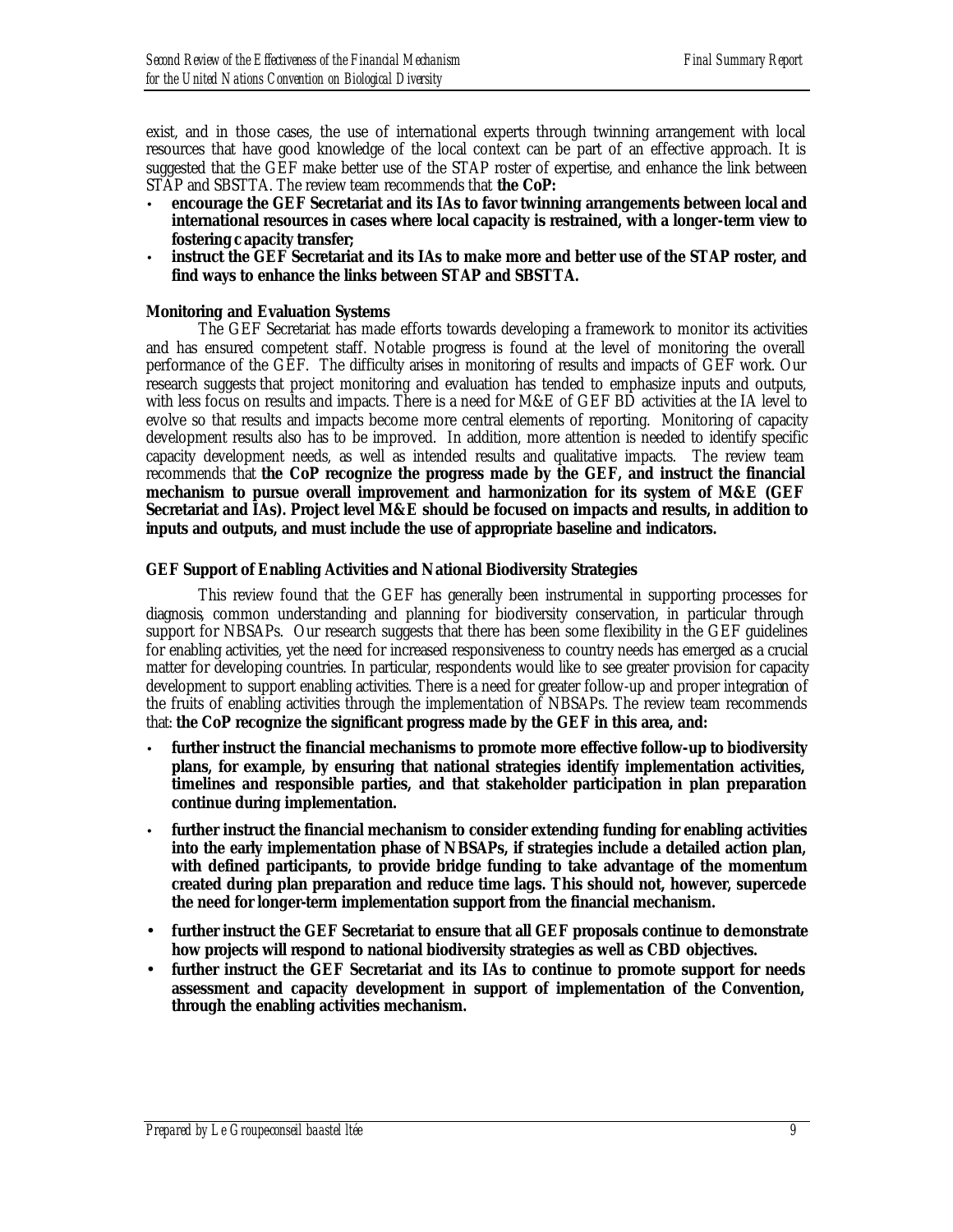## *3.5 Impact*

The difficulty in measuring progress in the areas of actual impact on biodiversity is linked to the fact that many BD projects do not collect baseline data on pre-project conditions, do not set impactrelated objectives and indicators, and do not collect information on project impacts in the field.

## *Impacts of GEF Activities on Biodiversity:*

Our review found that positive impacts of BD projects were mostly in the following areas: choosing national priorities for BD conservation and sustainable use; developing national strategies and action plans; establishing legal frameworks and policies; establishing protected areas and conservation zones; establishing BD monitoring systems; building national capacity, especially among NGOs, and, improving conservation in specific zones of high priority such as forests and coastal zones. While it is premature to judge impacts on global biodiversity, the GEF has produced a broad range of results with significant positive impacts and laid the groundwork for even more substantial results. Future actions should build on lessons learned. Evidence suggests that the most effective and efficient projects are strategically focused on basic building blocks for biodiversity conservation and sustainable use, avoiding overly broad and ambitious goals and complex design. This includes use of pilot projects/activities demonstration projects, and models that can be replicated once they are proven to work. It also includes projects, which are designed to be adaptive over time. The review team recommends that **the CoP instruct the GEF Secretariat to:**

- **ensure that lessons learned from successful past projects (as well as less successful ones) are disseminated as models for use by others.**
- **encourage projects which focus on basic building blocks, such as institutional and legal frameworks; plans and strategies; capacity development for key players; and practical field activities.**

#### *Impacts on Mainstreaming Biodiversity*

There is widespread concern that relatively few BD projects are being mainstreamed into sectoral and national policies, plans and activities. IAs are attempting to mainstream GEF and BD concerns into their own sectoral strategies, albeit with mixed results, according to our research. IA country dialogues, involving national sectoral ministries, can be an effective tool for integrating BD into other sectors and national development. Our review concludes that there has been considerable attention within the GEF portfolio to Protected Areas (PAs), with much less focus on BD conservation outside of PAs, sustainable use, and benefit-sharing/access to genetic resources. This is understandable during the first years of the GEF, as threatened national protected areas and a lack of government interest in – and resources for – PAs needed a response. Yet, while BD conservation tends to have a limited, dedicated constituency, sustainable use and benefit sharing offer the potential to bring BD issues into the mainstream of socioeconomic life. These issues can be better addressed by reaching out to a broad set of project participants, who might bring new perspectives and skills. It may also be helpful to position GEF BD projects within an overarching sustainable development framework to facilitate cross-ministry and cross-sectoral integration of BD.

The review team recommends that **the CoP instruct the GEF Secretariat and its IAs to:**

- **communicate more strongly to government authorities that the GEF supports biodiversity outside Protected Areas and provide more support to projects promoting the second two CBD objectives, sustainable use and benefit sharing of biodiversity products and services.**
- **root projects more strongly in a sustainable development context and, at the same time, develop and promote practical methods and concrete case studies of how to mainstream BD into sectoral and national policies, plans and activities.**

#### *Impacts on capacity development*

The GEF's most impressive results to date have been in capacity development. This faithfully reflects the CoP Guidance calling for capacity development on numerous topics, including: national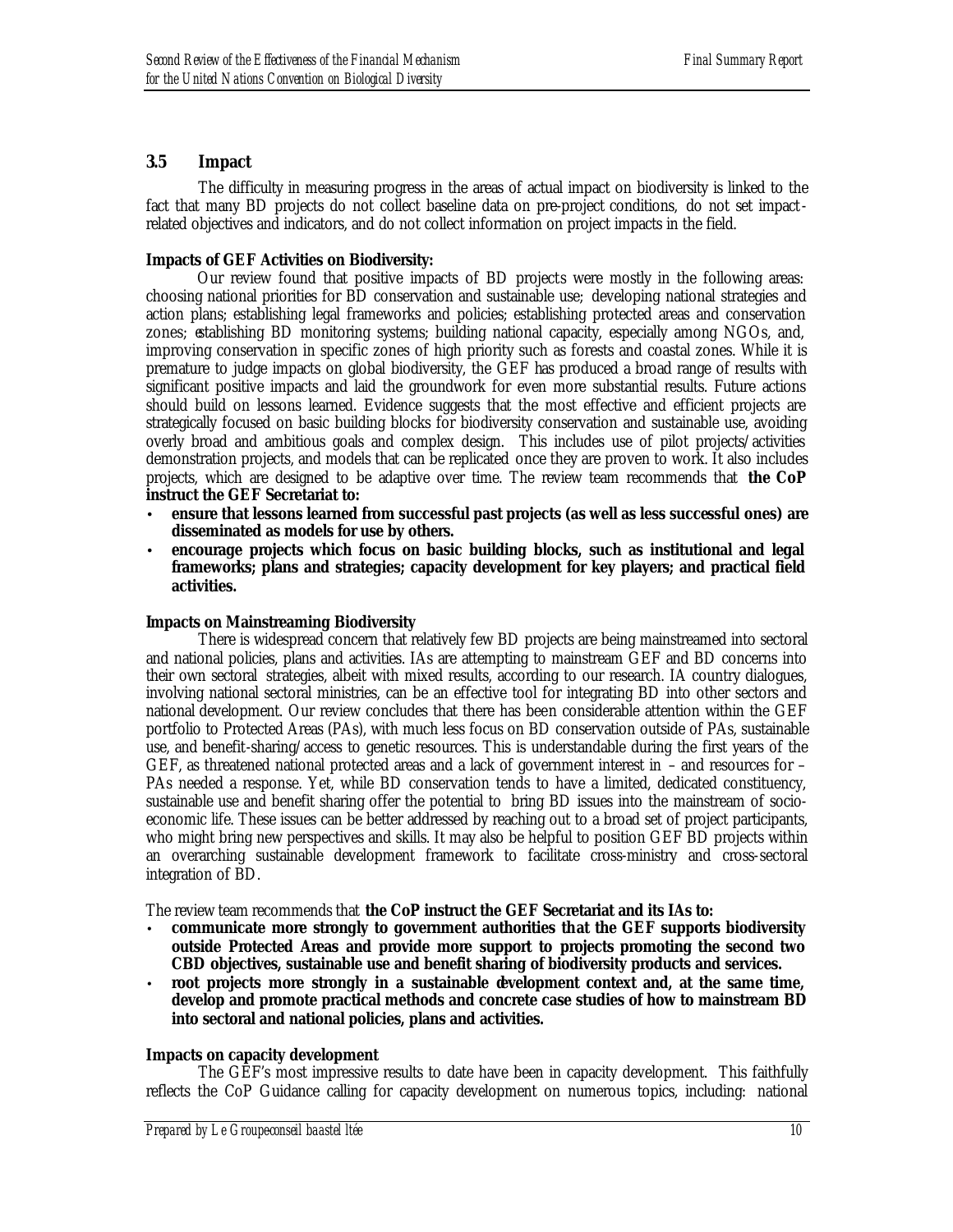biodiversity planning; developing local capacities and increasing availability of local expertise; integrating local traditional/indigenous knowledge; access and benefit-sharing; global taxonomy initiative; coastal and marine resources; agricultural biodiversity; inland water ecosystems; forest biodiversity arid and semi-arid ecosystems, and; alien and invasive species. GEF projects have been most successful in the following areas of capacity development: Raising awareness of government agencies and local people about BD conservation; Disseminating knowledge concerning BD conservation; Building individual capacities in BD conservation and sustainable use; Improving co-ordination of BD conservation activities; Enhancing stakeholder participation in planning and implementing BD activities, and; Establishing Trust Funds for funding BD activities. The review team recommends that: **the CoP:**

- **Instruct the GEF Secretariat and its IAs to support the systems approach to capacity development, as promoted through the CDI initiative and the mainstreaming of capacity development support within the GEF portfolio, supporting a wider scope of capacity development areas and recipients, at all levels.**
- **instruct the GEF Secretariat and its IAs to support projects that build capacities for effective, participatory monitoring and evaluation into management systems, especially at the local level, to ensure adequate monitoring of biodiversity impacts.**
- **instruct the financial mechanism to put greater emphasis on the incorporating and integrating of local traditional and indigenous knowledge into BD projects.**
- **encourage the GEF Secretariat and its IAs to promote the effective involvement (not just consultation) of a whole new set of players in new kinds of projects in order to achieve the necessary results in sustainable use and benefit sharing.**

## *3.6 Sustainability*

There was broad agreement among our diverse respondents about how to best ensure sustainability of GEF project results. Four interrelated factors stand out: participation and partnerships, sustained capacity development, national ownership and political commitment, and financial sustainability. Additional factors include: ensuring the appropriate length of time for GEF projects; enhanced Implementing Agency coordination, cooperation and harmonization of policies and procedures; and mainstreaming of biodiversity into national policies and plans. As noted earlier, ownership by key stakeholders (government and civil society), and capacity development for project participants, are also essential. Consultation is not enough; genuine participation is the best way to promote ownership, and hence, sustainable outcomes. Finally, long-term financial sustainability of activities is a crucial and somewhat neglected factor, despite some efforts in this regard.

#### *Challenges in Achieving Sustainability*

Several challenges were identified for the GEF in achieving sustainable outcomes, as follows: lack of national and local capacity; lack of ownership; inability to ensure financial sustainability; inability to generate BD-friendly, sustainable livelihoods; failure to mainstream BD into other resource sectors and economic development; insufficient adaptation to local circumstances – including the need to address poverty, promote support by local populations and minimise external controls; the need for better monitoring and evaluation of results, linked to goals and objectives (as outlined above); and the emphasis on global benefits, leading to projects which pay little attention to local benefits, though these are often accurately identified by local stakeholders. Finally, the GEF Secretariat has made great progress in developing its guidelines on stakeholder involvement, and these are increasingly being implemented by the IAs at the project level. Yet, in many cases, there has been extensive stakeholder *consultation*, but not enough genuine and widespread *participation* (direct involvement) to ensure the long-term buy-in needed for sustainability.

## *Are GEF Projects Sustainable?*

Results regarding sustainability of GEF BD activities are diverse, with notable positive and negative experiences. Evidence suggests that although many GEF projects have achieved a measure of sustainable success, sustainability needs to remain a paramount focus of the GEF and its activities and more efforts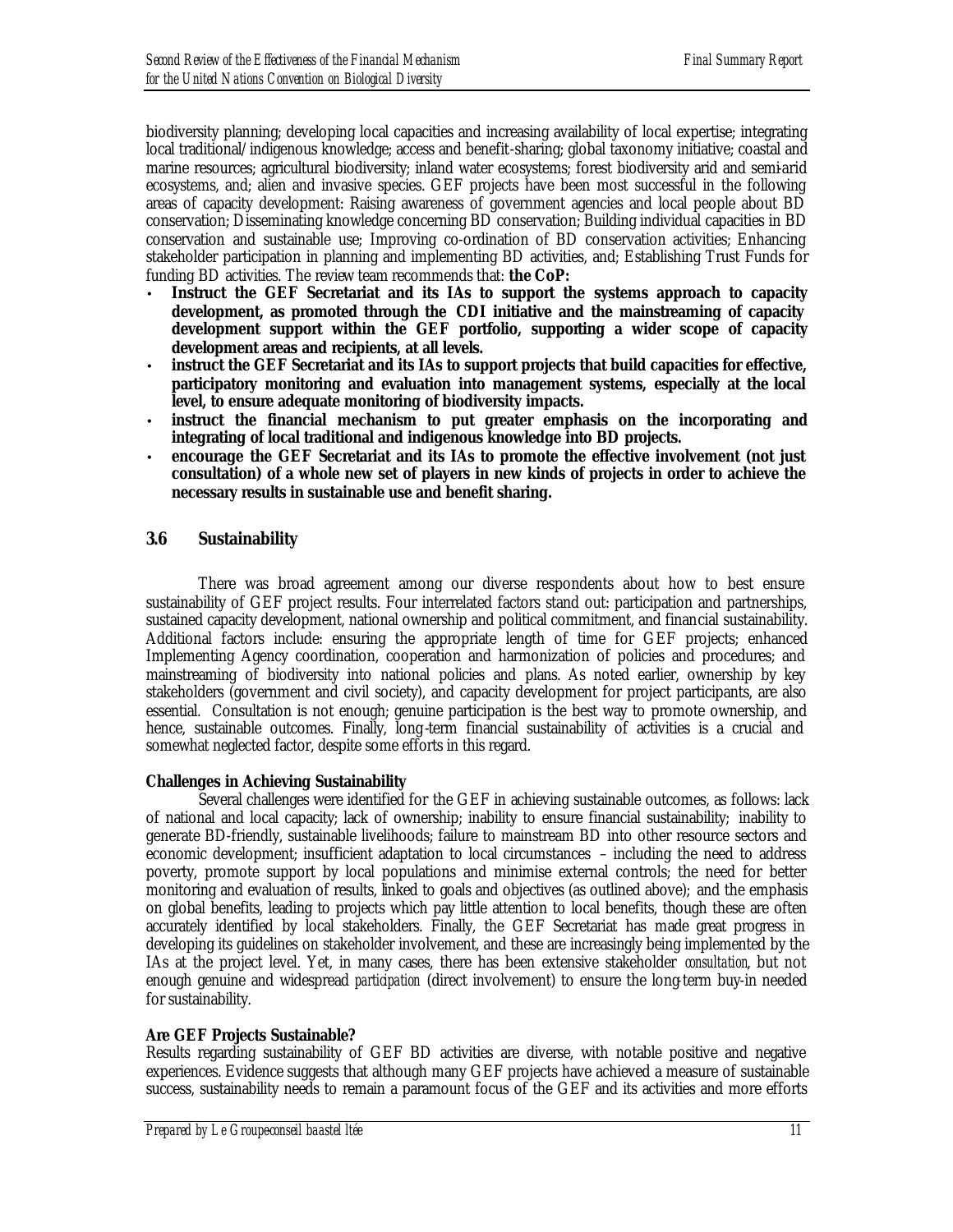are needed. **The CoP should recommend to the GEF that all four main areas of importance for sustainability of GEF objectives, namely: Participation, Capacity Development, Ownership/ Commitment, and Financial Sustainability, be properly addressed in all cases, in order for chances for sustainability to be enhanced overall.**

#### *The time factor*

While all parties agree that BD projects and programmes, which are addressing long-term goals, need adequate time to achieve sustainable results, this review found that GEF projects time frames are often too short to do so. Projects should be less "time bound" and consider options such as adaptive project design (being used by the World Bank in other programmes); flexible, indicative budgets; and dynamic, responsive work planning to address emerging issues and changing circumstances. Key concerns included insufficient time to ensure financial sustainability and to carry out effective capacity development. The review team recommends that: **the CoP instruct the financial mechanism to be more flexible in adopting appropriate and feasible timeframes for projects to achieve sustainable results; in most cases, that will mean extending the current GEF project life span.**

#### *Learning from experience and ensuring use of effective approaches*

Also related to sustainability, there is a need for more effective ways to share and integrate lessons learned and to find ways to replicate and adapt the most effective approaches to BD conservation and management. The review team recommends that **the CoP instruct the GEF Secretariat and its IAs to seek out and support adaptable and replicable approaches for projects, including, for example, creating/supporting "pools of expertise", which could be critical in Small Island Developing States where there often is a shortage of qualified manpower.**

#### *Promoting National and Local Ownership of Biodiversity*

As noted earlier, better national and local ownership of biodiversity projects at national and local levels can be gained through: greater involvement of all stakeholders; stronger political support for biodiversity initiatives; and mainstreaming of biodiversity into national policies and plans. The GEF's success in promoting long-term national buy-in for the biodiversity convention agenda has been uneven. The review team recommends that: **the CoP instructs the GEF Secretariat and its IAs to continue to work on the development of effective incentives to encourage national and local authorities and local communities to undertake biodiversity conservation and sustainable use. These can be tailored to national and local conditions.**

#### *Enhanced Participation for Sustainability*

GEF policies on public involvement have stimulated participation more successfully with communities and local organizations and less effectively with the private sector and NGOs and community groups outside the conservation community. . More needs to be done generally in order to reap the full benefit of participants' contributions or to build a sense of ownership among these participants. The review team recommends that **the CoP instruct:**

- **the GEF Secretariat to review existing Stakeholder Guidelines and procedures with a view to broadening GEF's outreach to a range of stakeholders, such as private sector associations and businesses; indigenous, poverty, women's, labour organizations; and local NGOs. (This does not mean participation for its own sake, but rather strategic, targeted involvement by stakeholders who can help to implement the project and sustain results.)**
- **the GEF and its IAs to place more emphasis on appropriate private sector involvement, while adhering to country driven-ness as the guiding principle. Sample approaches include conservation in production landscapes, marketing of biodiversity products, economic instruments, and projects in ecotourism and agroforestry. (These should only be applied where appropriate to the specific context).**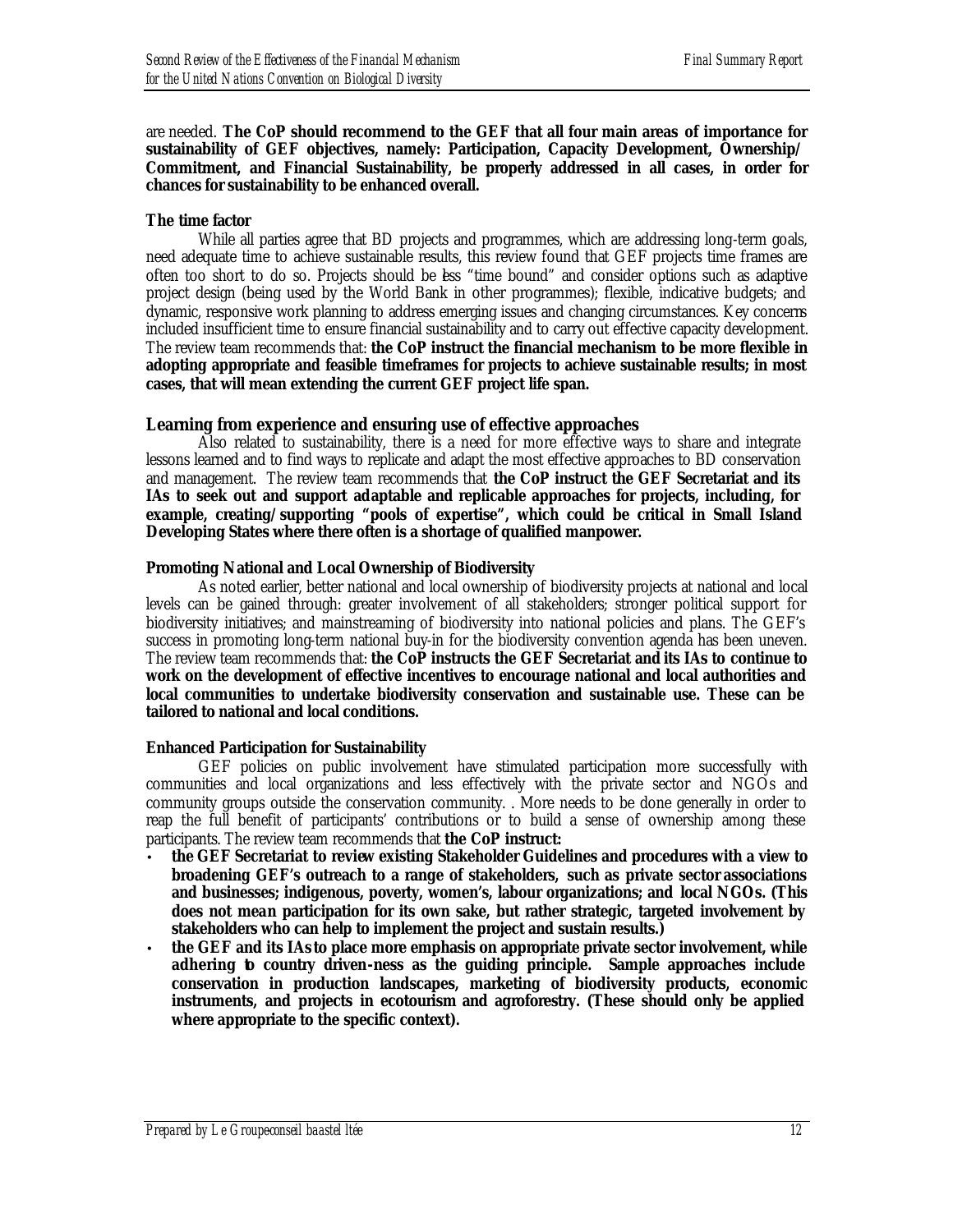## *Capacity Development for Sustainability and Mainstreaming of Biodiversity*

Capacity development and mainstreaming of BD are essential to sustainability of project results. From this perspective, the recommendations on these two topics in the previous section have to be reiterated.

## **4. LISTING OF MAIN RECOMMENDATIONS FROM THE REVIEW**

All the main recommendations contained in the text of the summary report are regrouped together below to facilitate consultation and discussion.

## *4.1 Recommendations addressed to the Conference of the Parties regarding its own performance*

a) The CoP should investigate the appropriateness of broadening the consultations between the CBD Secretariat, the GEF Secretariat, and some key developed and developing countries representatives prior to each CoP. This could also serve as a mechanism to increase discussion and interpretation of CoP Guidance

## *4.2 Recommendations addressed to the Conference of the Parties for further actions to improve the effectiveness of the financial mechanisms*

## **4.2.1 Overall recommendations to improve the effectiveness of the financial mechanism**

The CoP should:

- a) support the GEF efforts to move towards a programmatic approach in support of the thematic longer-term programme of the CBD and encourage it to develop appropriate instruments and capacities to bring this approach to maturity.
- b) instruct the GEF Secretariat to require that all GEF proposals continue to demonstrate how projects will respond to national biodiversity strategies as well as CBD objectives.
- c) instruct the GEF Secretariat and its IAs to continue to promote support for needs assessment and capacity development in support of implementation of the Convention, through the enabling activities mechanism.
- d) while recognizing the significant progress made by the GEF in this area, further instruct the Secretariat of the financial mechanism to promote more effective follow-up to biodiversity plans, for example, by ensuring that national strategies identify implementation activities, timelines and responsible parties, and that stakeholder participation in plan preparation continue during implementation.
- e) while recognizing the significant progress made by the GEF in this area, further instruct the financial mechanism to consider extending funding for enabling activities into the early implementation phase of NBSAPs, if strategies include a detailed action plan, with defined participants, to provide bridge funding to take advantage of the momentum created during plan preparation and reduce time lags. This should not, however, supercede the need for longer-term implementation support from the financial mechanism.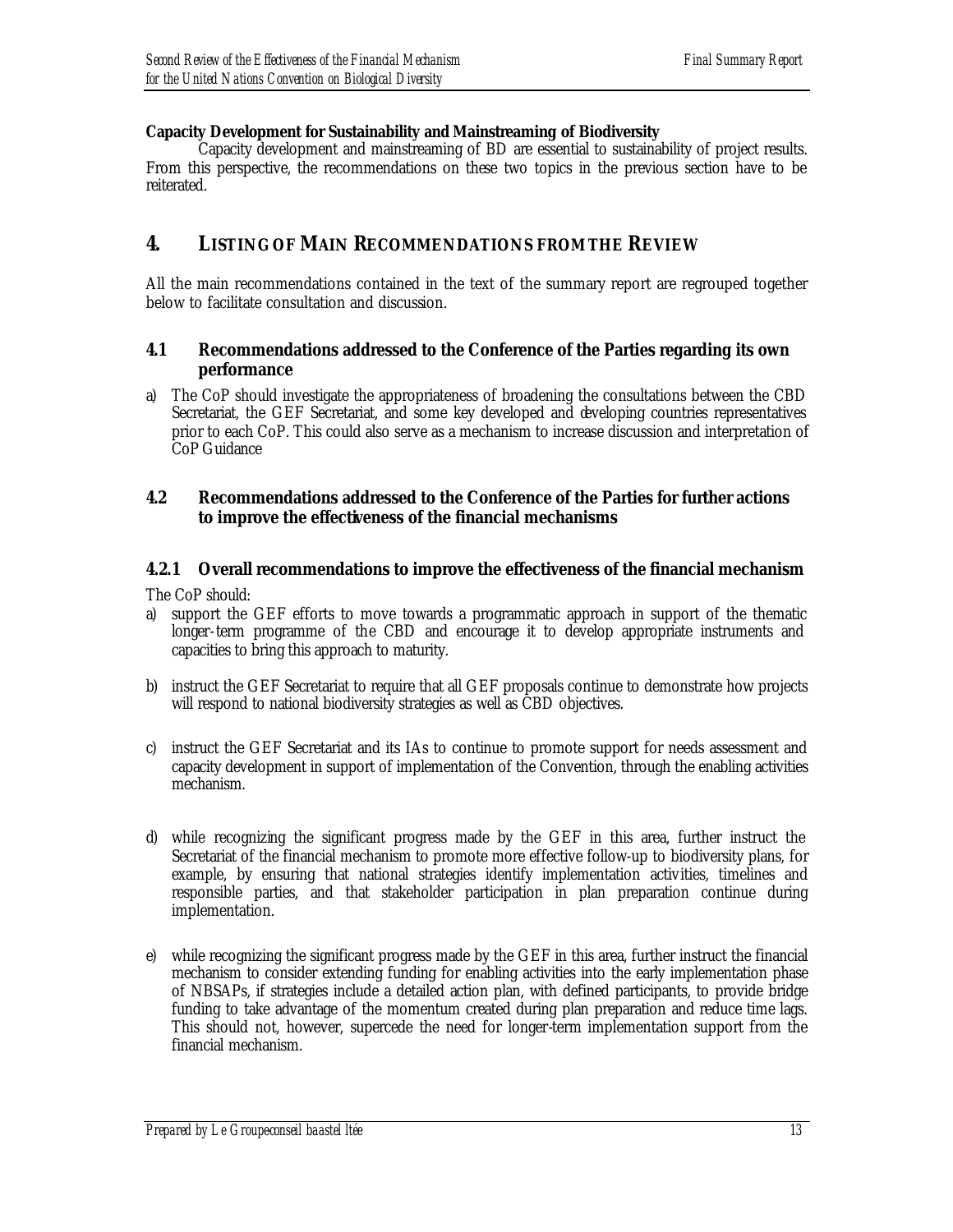- f) in view of the tremendous biodiversity conservation needs, recommend to the GEF to continue to further and build its role as a catalyst and lever of additional funding.
- g) support efforts of the GEF Secretariat and its IAs to help develop the national government capacity for donor coordination in the field of biodiversity.
- h) recognize and continue to support the efforts of the GEF in promoting multi OP projects in order to increase potential synergies between conventions.
- i) instruct the GEF Secretariat to encourage projects which focus on basic building blocks, such as institutional and legal frameworks; plans and strategies; capacity development for key players; and practical field activities.
- j) instruct the GEF Secretariat and its IAs to root projects more strongly in a sustainable development context and, at the same time, develop and promote practical methods and concrete case studies of how to mainstream BD into sectoral and national policies, plans and activities.
- k) recommend to the GEF that all four main areas of importance for sustainability of GEF objectives, namely: Participation, Capacity Development, Ownership/ Commitment, and Financial Sustainability, be properly addressed in all cases, in order for chances for sustainability to be enhanced overall.
- l) instruct the GEF Secretariat and its IAs to support the systems approach to capacity development, as promoted through the CDI initiative and the mainstreaming of capacity development support within the GEF portfolio, supporting a wider scope of capacity development areas and recipients, at all levels.
- m) instruct the GEF to put greater emphasis on the incorporating and integrating of local traditional and indigenous knowledge into BD projects.
- n) encourage the GEF Secretariat and its IAs to promote the effective involvement (not just consultation) of a whole new set of players in new kinds of projects in order to achieve the necessary results in sustainable use and benefit sharing.
- o) instruct the GEF Secretariat and its IAs to place more emphasis on appropriate private sector involvement, while adhering to country driven -ness as the guiding principle. Sample approaches include conservation in production landscapes, marketing of biodiversity products, economic instruments, and projects in eco-tourism and agro forestry. (These should only be applied where appropriate to the specific context).
- p) instruct the GEF Secretariat and its IAs to continue to work on the development of effective incentives to encourage national and local authorities and local communities to undertake biodiversity conservation and sustainable use. These can be tailored to national and local conditions.
- q) instruct the GEF to be more flexible in adopting appropriate and feasible timeframes for projects to achieve sustainable results; in most cases, that will mean extending the current GEF project life span.
- r) request an increase in funding levels for implementation of the CBD through the GEF.

#### **4.2.2 Recommendations related specifically to GEF operations**

The CoP should:

a) instruct the GEF Secretariat to review existing Stakeholder Guidelines and procedures with a view to broadening GEF's outreach to a range of stakeholders, such as private sector associations and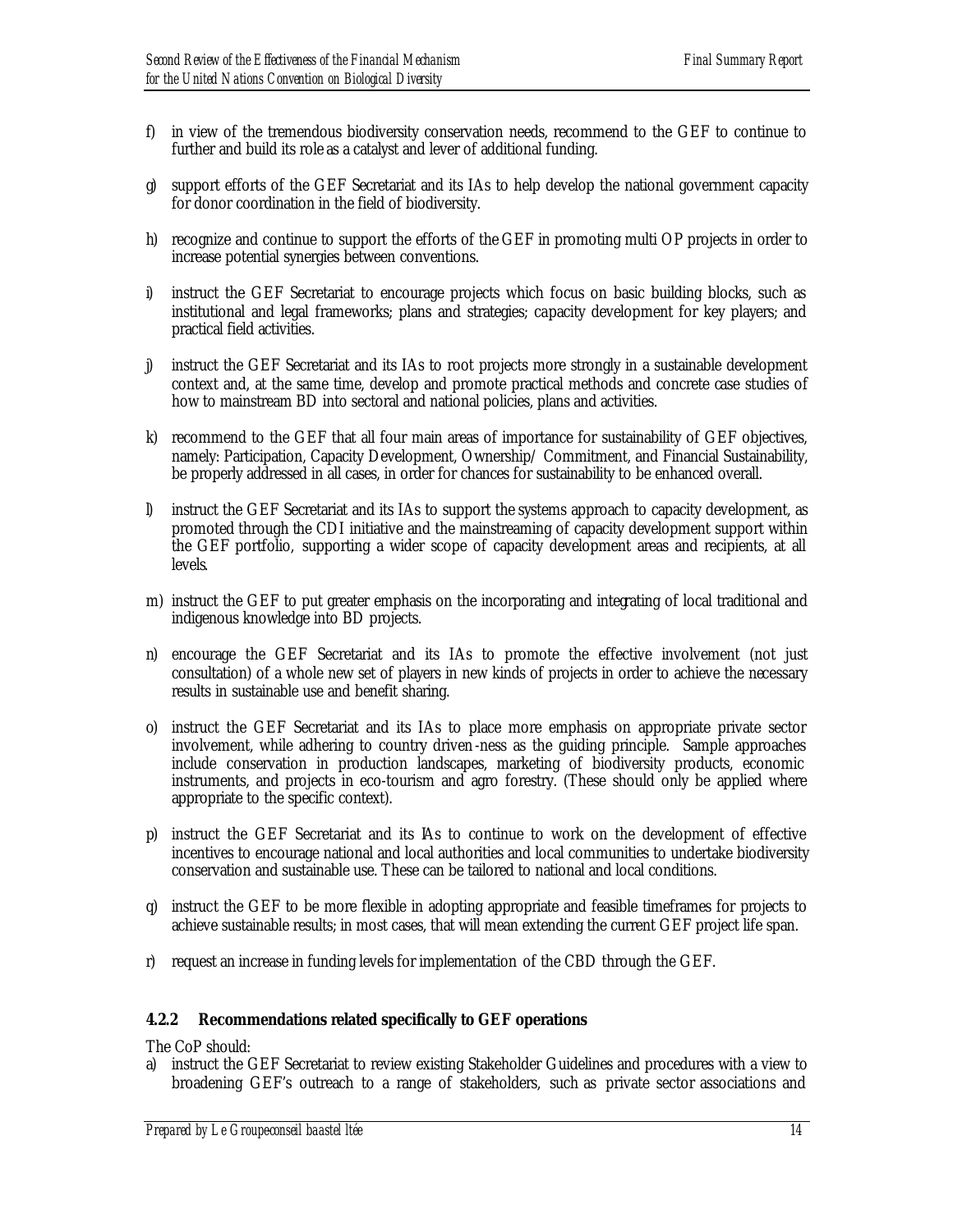businesses; indigenous, poverty, women's, labour organizations; and local NGOs. (This does not mean participation for its own sake, but rather strategic, targeted involvement by stakeholders who can help to implement the project and sustain results.)

- b) instruct the GEF Secretariat to put more emphasis on the development of a more harmonized system of reporting and communication among GEF IAs (and government) to allow for more effective project implementation, coordination and exchange of lessons learned.
- c) support the efforts of the GEF Secretariat in simplifying the application of the incremental cost principle and urge it to adopt a procedure that would allow for more transparent and straightforward negotiations with developing country parties.
- d) instruct the GEF Secretariat to continue efforts to improve guidelines for fund management to allow for longer term, more adaptive and flexible support but also promote more accountability and transparency at the national level.
- e) instruct the GEF Secretariat to continue to ensure that lessons learned from successful past projects (as well as less successful ones) are disseminated as models for use by others.

## **4.2.3 Recommendations related to the GEF and Implementing Agency (IA) operations**

The CoP should:

- a) encourage the GEF Secretariat and its IAs to sustain its efforts to enhance communication with developing country stakeholders, with an increasing role and a broadened audience for Country Dialogue Workshops, which can enhance cooperation among all parties at the country level.
- b) instruct the GEF Secretariat and its IAs to better communicate the GEF programmes, directions, priorities and current opportunities at the country level. This could include communicating them in the native language, to all interested parties.
- c) instruct the GEF Secretariat and its IAs to place greater emphasis on ensuring that the criteria for project success identified in this report are explicitly addressed early in the design and planning stages of GEF projects, and are monitored throughout implementation, with adjustments as required.
- d) instruct the GEF Secretariat and its IAs to put more emphasis on sound project design, and planning, including better situation analysis of factors which will affect project success, stronger needs assessment for capacity development, and more realistic goal-setting.
- e) while recognizing the progress made by the GEF, instruct the financial mechanism to pursue overall improvement and harmonization for its system of M&E (GEF Secretariat and IAs). Project level M&E should be focused on impacts and results, in addition to inputs and outputs, and must include the use of appropriate baselines and indicators.
- f) instruct the GEF Secretariat and its IAs to support projects that build capacities for effective, participatory monitoring and evaluation into management systems, especially at the local level, to ensure adequate monitoring of biodiversity impacts.
- g) instruct the GEF Secretariat and its IAs to take onboard or scale up its efforts to achieve more efficient project management generally, through continued efforts to reduce approval time, simplify procedures, and reduce delays in disbursement.